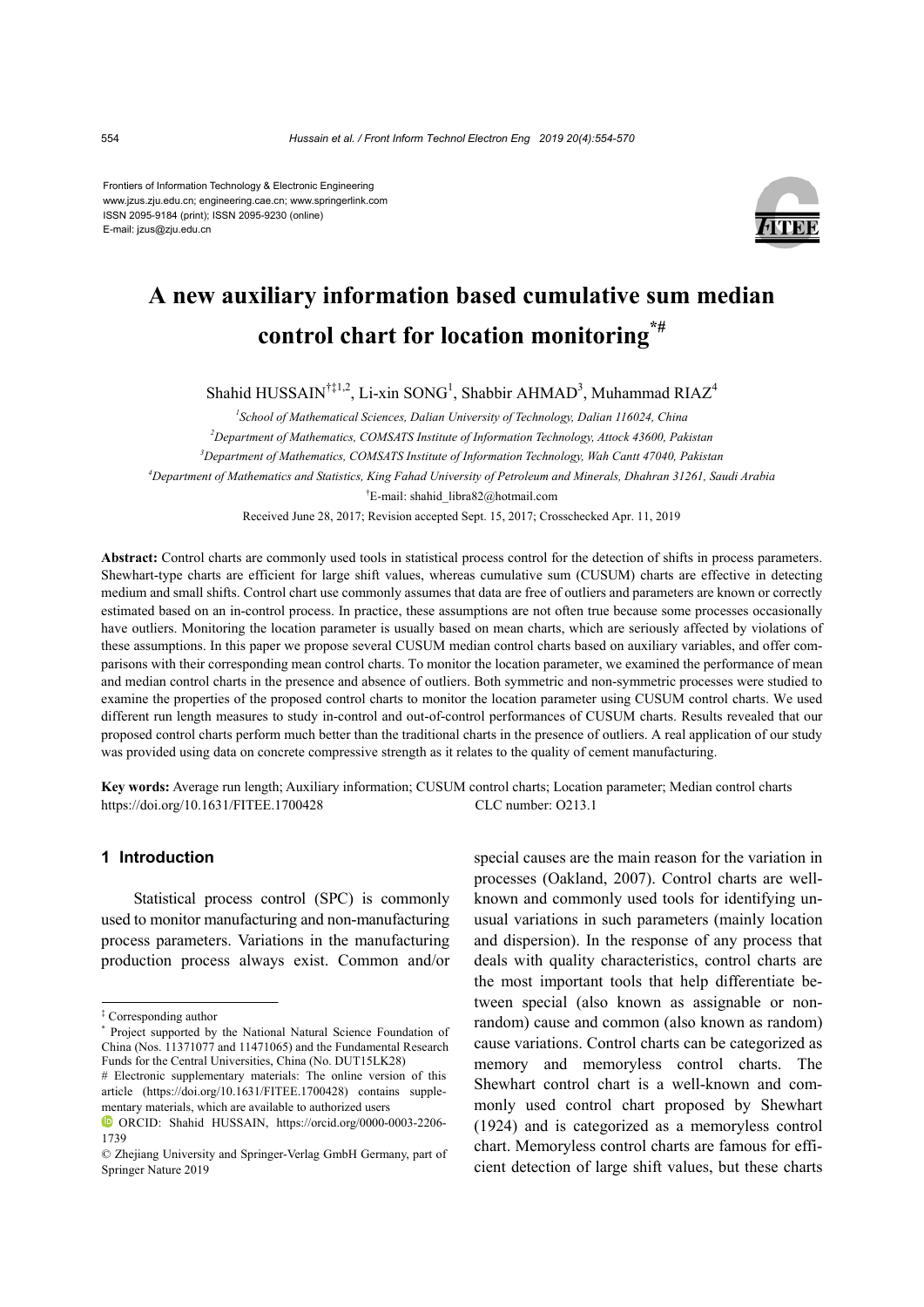are less effective in identifying moderate and small shift values of the shift, so memory control charts are the best answer to address this issue. Roberts (1959) and Page (1954) suggested exponentially weighted moving average (EWMA) and cumulative sum (CUSUM) charts, respectively, which are considered more capable than traditional Shewhart charts in detecting moderate and small shifts.

The CUSUM scheme is frequently used in industrial production as the best alternative to the Shewhart scheme. The CUSUM chart has been helpful in SPC for process monitoring (Qiu and Hawkins, 2001; Rao, 2013; Abujiya et al., 2015a; Shafae et al., 2015; Huang et al., 2016). The design strategies and properties of CUSUM control charts can be meticulously explored in the literature (Qiu and Hawkins, 2001; Nazir et al., 2013, 2015; Hawkins and Wu, 2014; Rakitzis et al., 2018). Many researchers proposed other methods to monitor the location parameter (Haridy and Elshabrawy, 1996; Umble, 2001; Ryu et al., 2010; Riaz et al., 2011; Mukherjee et al., 2013; Abujiya et al., 2015a), but less consideration has been given to monitoring by median control charts.

Additional information associated with the variable of interest can be used to improve the execution of a control chart. For example, in the process monitoring of missile testing, some extra information like momentum or the weight of the carrier can enhance the efficiency of the projectile. In general, precision can be increased using auxiliary characteristics. To enhance the monitoring of quality characteristics, auxiliary information is used in various charting procedures as in regression adjustments and causeselecting charts suggested by Hawkins (1993) and Shu et al. (2005). Some control charts studies are based on auxiliary information used for estimation of parameters (Riaz, 2008a, 2008b; Riaz and Does, 2009; Abbasi and Riaz, 2013; Abbas et al., 2014). Some studies are based on auxiliary information for ranking purposes (Riaz et al., 2013; Mehmood et al., 2013; Abujiya et al., 2015a, 2015b). The information about auxiliary variables may be extended to more variables. For example, if we consider a bearing manufacturing process and our study variable is the inner diameter, then the weight of the bearing and its outer diameter may be considered auxiliary characteristics. A variety of literature can be seen in this direction (Ahmad et al.,

2013, 2014a, 2014b; Riaz et al., 2013; Riaz, 2015). Recently, Sanusi et al. (2017, 2018) proposed CUSUM charts using auxiliary information to monitor the location parameter.

The literature addresses monitoring of the location parameter with mean charts and their modifications, but rarely addresses the use of median control charts for location monitoring. There are many techniques for estimating population parameters in survey sampling literature. Detailed literature is available in which authors developed different estimators (or class of estimators) based on auxiliary information to estimate the population mean (Kadilar and Cingi, 2003, 2005a, 2005b; Singh HP et al., 2004; 2008; Singh R et al., 2007, 2009; Tailor and Sharma, 2009; Singh R and Kumar, 2011; Singh HP and Solanki, 2012; Solanki et al., 2012; Tailor et al*.*, 2012). Adebola et al. (2015) suggested a class of regression-type estimators based on auxiliary information to estimate the population mean. However, in the real world, some of the variables show highly skewed distribution, where the median is the most suitable measure for estimating the location parameter as compared to the mean. In the quality control literature, location parameters are usually monitored with mean charts (e.g., the  $\bar{X}$ chart). Although the sample median is used in statistical process control applications, less attention has been paid to using this statistic as a tool for monitoring process parameters in quality control. In process monitoring, some researchers have suggested median-based EWMA control charts, for example, median Rankit control charts (Kanji and Arif, 2000, 2001; Chen and Chiou, 2008) and CUSUM median charts (Yang et al., 2010). Sheu and Yang (2006a, 2006b) and Sheu et al. (2009) proposed generally weighted moving average (GWMA) median control charts; Castagliola (2001) suggested mixed EWMA median and range control charts, and Castagliola et al. (2015) proposed EWMA median control charts based on estimated parameters. Yang et al. (2010) compared the usual median chart with Shewhart, EWMA, and CUSUM structures. However, to the best of our knowledge, the quality control literature has not addressed CUSUM techniques with the design of auxiliary information based median control charts.

Khoo (2005) presented a sample median Shewhart control structure based on a normally distributed process. Ahmad et al. (2014a) added some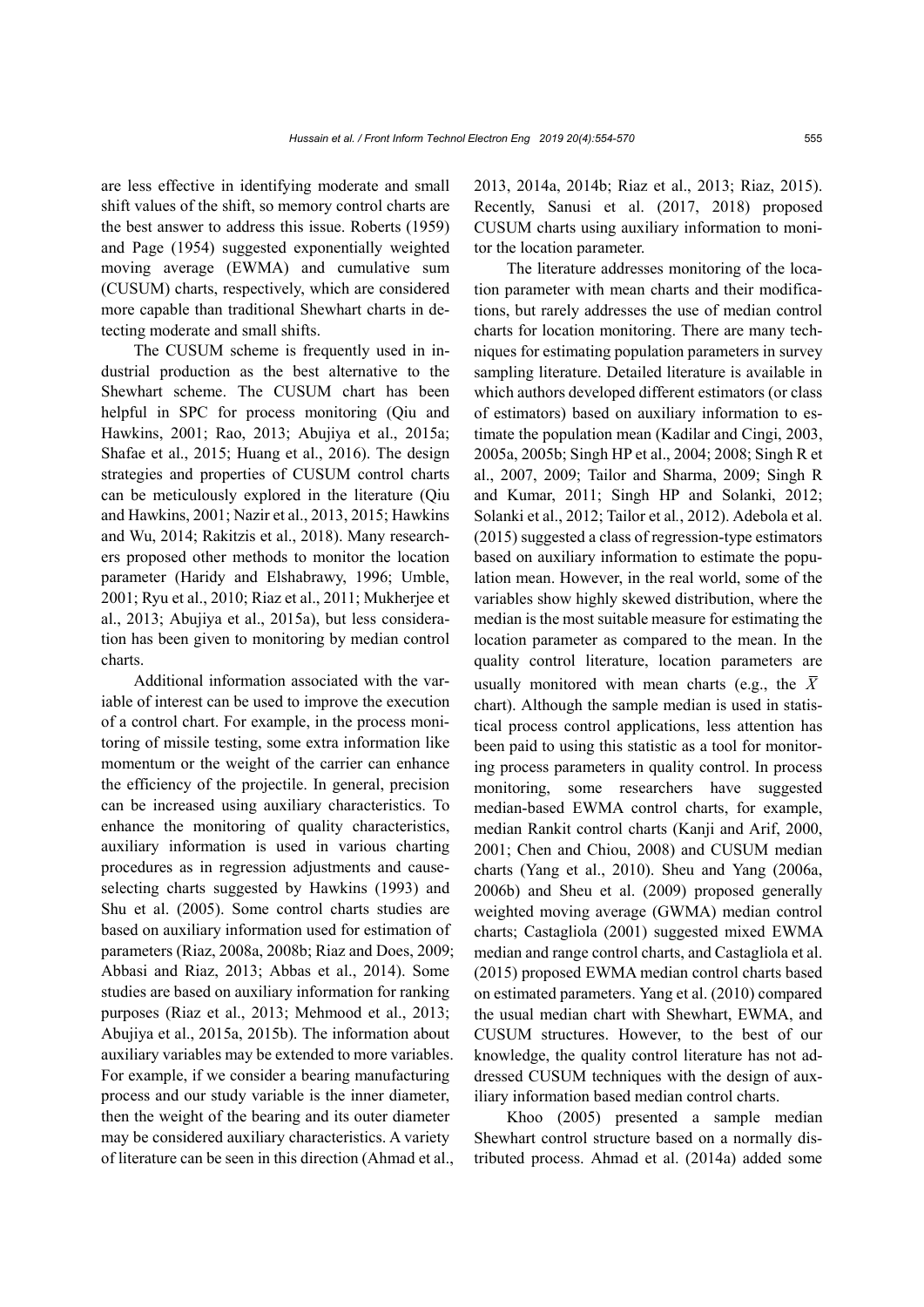more median estimators under the normal distribution, which are based on two auxiliary variables, but focused only on processes that follow a normal distribution without any comparison with corresponding mean control charts. Because the CUSUM control charting structure is more efficient than the Shewhart control chart, we took inspiration from this work and proposed the study on CUSUM control charts for these estimators for symmetric and non-symmetric processes and compared the performance with that of mean control charts. For these charting structures, we consider the properties of understudy estimators using simple random sampling. We have also studied the run length properties of understudy CUSUM median and mean charts to compare their performances and carried out a contamination study for comparison.

# **2 Median estimators and CUSUM control charting structure**

Let *Y* denote the quality characteristic of interest (for example, inner diameter, the amount of total power generated, and tensile strength) and auxiliary characteristics be denoted by *X* and *Z* (for example, pressure air temperature, the amount of fuel, and outer diameter). The population quantities are defined as follows:  $\mu_y$ ,  $\mu_x$ , and  $\mu_z$  are the means of *Y*, *X*, and *Z*, respectively;  $\sigma_y^2$ ,  $\sigma_x^2$ , and  $\sigma_z^2$  are the variances of *Y*, *X*, and *Z*, respectively;  $M_y$ ,  $M_x$ , and  $M_z$  are the medians of *Y*, *X*, and *Z*, respectively;  $\sigma_{xy}$ ,  $\sigma_{yz}$ , and  $\sigma_{zx}$  are the co-variances between *X* and *Y*, *Y* and *Z*, and *Z* and *X*, respectively;  $\rho_{xy}$ ,  $\rho_{yz}$ , and  $\rho_{zx}$  are the correlations between *X* and *Y*, *Y* and *Z*, and *Z* and *X*, respectively;  $C_v$ , *Cx*, and *Cz* are the coefficient of variations of *Y*, *X*, and *Z*, respectively;  $\beta_2(y)$ ,  $\beta_2(x)$ , and  $\beta_2(z)$  are the coefficient of kurtosis of *Y*, *X*, and *Z*, respectively. Similarly, let  $(y_i, x_i, z_i)$  ( $i=1, 2, ..., n$ ) be a trivariate sample of size *n*. The sample quantities are defined as follows:  $\overline{y}$ ,  $\overline{x}$ , and  $\overline{z}$  are the means;  $s_y^2$ ,  $s_x^2$ , and  $s_z^2$  are the variances;  $\hat{M}_y$ ,  $\hat{M}_x$ , and  $\hat{M}_z$  are the medians of *y*, *x*, and *z*, respectively. Considering these preliminaries, we used a set of mean estimators (Gupta and Shabbir, 2007) to estimate  $\mu_{\nu}$ , and median estimators (Ahmad et al., 2014a) to estimate  $M_v$  based on auxiliary characteristics (Table 1).

In Table 1,  $f_v(M_v)$ ,  $f_x(M_x)$ , and  $f_z(M_z)$  are the or-

dinates of the distributions of *Y*, *X*, and *Z* at *My*, *Mx*, and  $M_z$ , respectively. Also,  $\phi_{yx} = \phi(\hat{M}_x, \hat{M}_x) = 4P_{11}(y,$ *x*)−1, where  $P_{11}(y, x)$  is the proportion of units in the population with *Y*≤*M<sub>y</sub>* and *X*≤*M<sub>x</sub>*. Similarly,  $\phi_{yz}$ =  $\phi(\hat{M}_x, \hat{M}_z) = 4P_{11}(y, z) - 1$  and  $\phi_{zx} = \phi(\hat{M}_z, \hat{M}_z) =$ 4*P*11(*z*, *x*)−1 where *P*11(*y*, *z*) and *P*11(*z*, *x*) are the proportions of units in the population with  $(Y \leq M_{\nu})$ , *Z*≤*Mz*) and (*Z*≤*Mz*, *X*≤*Mx*), respectively. Also, we have

$$
A_{x} = \frac{M_{x}}{M_{x} + C_{x}}, \quad A_{2x} = \frac{M_{x}}{M_{x} + \beta_{2}(x)},
$$
  
\n
$$
A_{3x} = \frac{M_{x}\beta_{2}(x)}{M_{x}\beta_{2}(x) + C_{x}}, \quad A_{4x} = \frac{M_{x}C_{x}}{M_{x}C_{x} + \beta_{2}(x)},
$$
  
\n
$$
A_{z} = \frac{M_{z}}{M_{z} + C_{z}}, \quad A_{2z} = \frac{M_{z}}{M_{z} + \beta_{2}(z)},
$$
  
\n
$$
A_{3z} = \frac{M_{z}\beta_{2}(z)}{M_{z}\beta_{2}(z) + C_{z}}, \quad A_{4z} = \frac{M_{z}C_{z}}{M_{z}C_{z} + \beta_{2}(z)}.
$$

Similarly, we have

$$
\xi_{1x} = \frac{\mu_x}{\mu_x + C_x}, \xi_{2x} = \frac{\mu_x}{\mu_x + \beta_2(x)},
$$
\n
$$
\xi_{3x} = \frac{\mu_x \beta_2(x)}{\mu_x \beta_2(x) + C_x}, \xi_{4x} = \frac{\mu_x C_x}{\mu_x C_x + \beta_2(x)},
$$
\n
$$
\xi_{1z} = \frac{\mu_z}{\mu_z + C_z}, \xi_{2z} = \frac{\mu_z}{\mu_z + \beta_2(z)},
$$
\n
$$
\xi_{3z} = \frac{\mu_z \beta_2(z)}{\mu_z \beta_2(z) + C_z}, \xi_{4z} = \frac{\mu_z C_z}{\mu_z C_z + \beta_2(z)}.
$$

The means and standard deviations (up to firstorder approximation) of median estimators are given in Table S1, which is available in the supplementary materials.

Page (1954) was the first to introduce the concept of the CUSUM control chart to address small parameter shifts. The CUSUM procedure works by accumulating the up and down deviations from the target value, denoted by upper CUSUM  $(S_i^+)$  and lower CUSUM  $(S<sub>i</sub><sup>-</sup>)$ , respectively. For monitoring of the location parameter, a traditional two-sided CUSUM charting structure can be described as follows: suppose that for the normally distributed process  $Y_i$  denotes the  $i^{\text{th}}$  observation of the study variable, with known parameters  $\mu_0$  and  $\sigma_0$ . The two-sided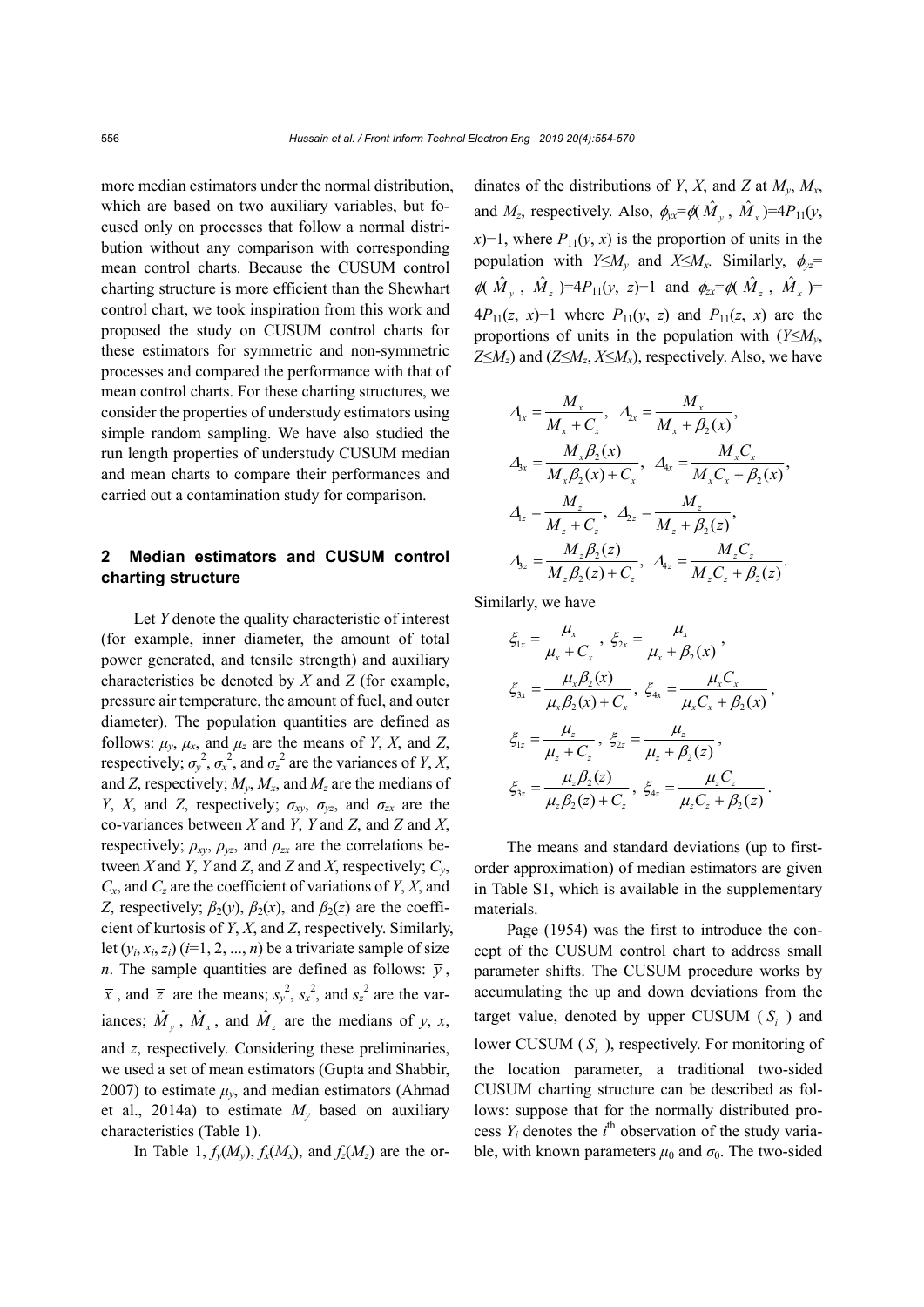| Table 1 Median and mean estimators used in this study |  |
|-------------------------------------------------------|--|
|                                                       |  |

| Usual estimators                                                                                                                                                                                          |                                                                                                                                                                                                                 |
|-----------------------------------------------------------------------------------------------------------------------------------------------------------------------------------------------------------|-----------------------------------------------------------------------------------------------------------------------------------------------------------------------------------------------------------------|
| $M_1 = \hat{M}_v$                                                                                                                                                                                         | $T_1 = \overline{y}$                                                                                                                                                                                            |
| Estimators based on one auxiliary variable                                                                                                                                                                |                                                                                                                                                                                                                 |
| $M_{\gamma} = \hat{M}_{\gamma}(M_{\gamma}/\hat{M}_{\gamma})$                                                                                                                                              | $T_{2}=\overline{y}(\mu_{x}/\overline{x})$                                                                                                                                                                      |
| $M_2 = \hat{M}_{\gamma} \{ (M_+ + C_{\gamma}) / (\hat{M}_{\gamma} + C_{\gamma}) \}$                                                                                                                       | $T_3 = \overline{y}_y \{ (\mu_x + C_x) / (\overline{x} + C_x) \}$                                                                                                                                               |
| $M_4 = \hat{M}_{v} \left\{ (M_x + \beta_2(x)) / (\hat{M}_x + \beta_2(x)) \right\}$                                                                                                                        | $T_4 = \overline{y} \{ (\mu_x + \beta_2(x)) / (\overline{x} + \beta_2(x)) \}$                                                                                                                                   |
| $M_{5} = \hat{M}_{y} \left\{ (M_{x} \beta_{2}(x) + C_{x}) / (\hat{M}_{x} \beta_{2}(x) + C_{x}) \right\}$                                                                                                  | $T_5 = \overline{y} \{ (\mu_x \beta_2(x) + C_x)/(\overline{x} \beta_2(x) + C_x) \}$                                                                                                                             |
| $M_6 = \hat{M}_{y} \left\{ (M_x C_x + \beta_2(x)) / (\hat{M}_x C_x + \beta_2(x)) \right\}$                                                                                                                | $T_6 = \overline{y} \{ (\mu_x C_x + \beta_2(x)) / (\overline{x} C_x + \beta_2(x)) \}$                                                                                                                           |
| Estimators based on two auxiliary variables                                                                                                                                                               |                                                                                                                                                                                                                 |
| $M_{7} = \hat{M}_{y} \left(\frac{M_{x}}{\hat{M}}\right)^{\theta_{1}} \left(\frac{M_{z}}{\hat{M}}\right)^{\theta_{2}}$ where                                                                               | $T_7 = \overline{y} \left( \frac{\mu_x}{\overline{x}} \right)^{R_1} \left( \frac{\mu_z}{\overline{x}} \right)^{R_2}$ where $R_1 = \frac{C_y (\rho_{xy} - \rho_{yz} \rho_{xz})}{C (1 - \rho^2)}$                 |
| $\theta_1 = \frac{(\phi_{xy} - \phi_{yz}\phi_{xz})M_x f_x(M_x)}{(1-\phi^2)M + f(M)}$ and $\theta_2 = \frac{(\phi_{yz} - \phi_{xy}\phi_{xz})M_z f_z(M_z)}{(1-\phi^2)M_z f_y(M_x)}$                         | and $R_2 = \frac{C_y(\rho_{xy} - \rho_{yz}\rho_{xz})}{C(1 - \rho^2)}$                                                                                                                                           |
| $M_s = \hat{M}_y \left( \frac{M_x + C_x}{\hat{M}_x + C_x} \right)^{1/2} \left( \frac{M_z + C_z}{\hat{M}_x + C_x} \right)^{2/2}$ where                                                                     | $T_8 = \overline{y}_{m(SD)} = \overline{y} \left( \frac{\mu_x + C_x}{\overline{x} + C} \right)^{J_1} \left( \frac{\mu_z + C_z}{\overline{z} + C} \right)^{J_2}$ where                                           |
| $\gamma_1 = \frac{(\phi_{xy} - \phi_{yz}\phi_{xz})M_x f_x(M_x)}{A_x(1-\phi_x^2)M_x f_x(M_x)}$ and $\gamma_2 = \frac{(\phi_{yz} - \phi_{xy}\phi_{xz})M_z f_z(M_z)}{A_x(1-\phi_x^2)M_x f_y(M_x)}$           | $J_1 = \frac{C_y(\rho_{xy} - \rho_{yz}\rho_{xz})}{\epsilon C (1 - \rho^2)}$ and $J_2 = \frac{C_y(\rho_{xy} - \rho_{yz}\rho_{xz})}{\epsilon C (1 - \rho^2)}$                                                     |
| $M_9 = \hat{M}_y \left( \frac{M_x + \beta_2(x)}{\hat{M} + R(x)} \right)^{\gamma_1} \left( \frac{M_z + \beta_2(z)}{\hat{M} + R(x)} \right)^{\gamma_2}$ where                                               | $T_9 = \overline{y}_{m(SK)} = \overline{y} \left( \frac{\mu_x + \beta_2(x)}{\overline{x} + \beta_3(x)} \right)^{1/2} \left( \frac{\mu_z + \beta_2(z)}{\overline{z} + \beta_3(z)} \right)^{2/2}$ where           |
| $\gamma_1 = \frac{(\phi_{xy} - \phi_{yz} \phi_{xz}) M_x f_x(M_x)}{A (1 - \phi^2) M f(M)}$ and $\gamma_2 = \frac{(\phi_{yz} - \phi_{xy} \phi_{xz}) M_z f_z(M_z)}{A (1 - \phi^2) M f(M)}$                   | $J_1 = \frac{C_y(\rho_{xy} - \rho_{yz}\rho_{xz})}{\epsilon C (1 - \rho^2)}$ and $J_2 = \frac{C_y(\rho_{xy} - \rho_{yz}\rho_{xz})}{\epsilon C (1 - \rho^2)}$                                                     |
| $M_{10} = \hat{M}_{y} \left( \frac{M_{x} \beta_{2}(x) + C_{x}}{\hat{M} \beta_{2}(x) + C_{y}} \right)^{1} \left( \frac{M_{z} \beta_{2}(z) + C_{z}}{\hat{M} \beta_{2}(z) + C_{z}} \right)^{1/2}$ where      | $T_{10} = \overline{y}_{m(US1)} = \overline{y} \left( \frac{\mu_x \beta_2(x) + C_x}{\overline{x} \beta_1(x) + C} \right)^{J_1} \left( \frac{\mu_z \beta_2(z) + C_x}{\overline{z} \beta_1(z) + C} \right)^{J_2}$ |
| $\gamma_1 = \frac{(\phi_{xy} - \phi_{yz} \phi_{xz}) M_x f_x(M_x)}{A (1 - \phi^2) M f(M)}$ and $\gamma_2 = \frac{(\phi_{yz} - \phi_{xy} \phi_{xz}) M_z f_z(M_z)}{A (1 - \phi^2) M f(M)}$                   | where $J_1 = \frac{C_y(\rho_{xy} - \rho_{yz}\rho_{xz})}{\xi_2 C (1 - \rho^2)}$ and                                                                                                                              |
|                                                                                                                                                                                                           | $J_2 = \frac{C_y(\rho_{xy} - \rho_{yz}\rho_{xz})}{\xi C (1 - \rho^2)}$                                                                                                                                          |
| $M_{11} = \hat{M}_y \left( \frac{M_x C_x + \beta_2(x)}{\hat{M}_c C_x + \beta_2(x)} \right)^{\gamma} \left( \frac{M_z C_z + \beta_2(z)}{\hat{M}_c C_z + \beta_2(z)} \right)^{\gamma}$ where                | $T_{10} = \overline{y}_{m(US2)} = \overline{y} \left( \frac{\mu_x C_x + \beta_2(x)}{\overline{x}C + \beta_2(x)} \right)^{1/2} \left( \frac{\mu_z C_z + \beta_2(z)}{\overline{z}C + \beta_2(z)} \right)^{2/2}$   |
| $\gamma_1 = \frac{(\phi_{xy} - \phi_{yz}\phi_{xz})M_x f_x(M_x)}{A \cdot (1 - \phi^2)M + f(M_x)}$ and $\gamma_2 = \frac{(\phi_{yz} - \phi_{xy}\phi_{xz})M_z f_z(M_z)}{A \cdot (1 - \phi_x^2)M_z f_y(M_x)}$ | where $J_1 = \frac{C_y(\rho_{xy} - \rho_{yz}\rho_{xz})}{\xi C(1-\rho^2)}$ and                                                                                                                                   |
|                                                                                                                                                                                                           | $J_2 = \frac{C_y(\rho_{xy} - \rho_{yz}\rho_{xz})}{\xi_4 C_x (1 - \rho_{yz}^2)}$                                                                                                                                 |

CUSUM statistics for a particular location estimator (*M*) from Table 1 are defined as follows:

$$
\begin{cases}\nS_i^+ = \max\left(0, M_i - (\mu_0 + K) + S_{i-1}^+\right), \\
S_i^- = \max\left(0, (\mu_0 - K) - M_i + S_{i-1}^+\right),\n\end{cases} \tag{1}
$$

where the initial values of  $S_i^+$  and  $S_i^-$  are equal to zero in a standard CUSUM chart. The statistics  $S_i^+$ and  $S_i^-$  are plotted against the control limit  $H_M$ . A process is considered out of control if either  $S_i^+$  or  $S_i$ <sup>-</sup> exceeds the control limit. The parameters of the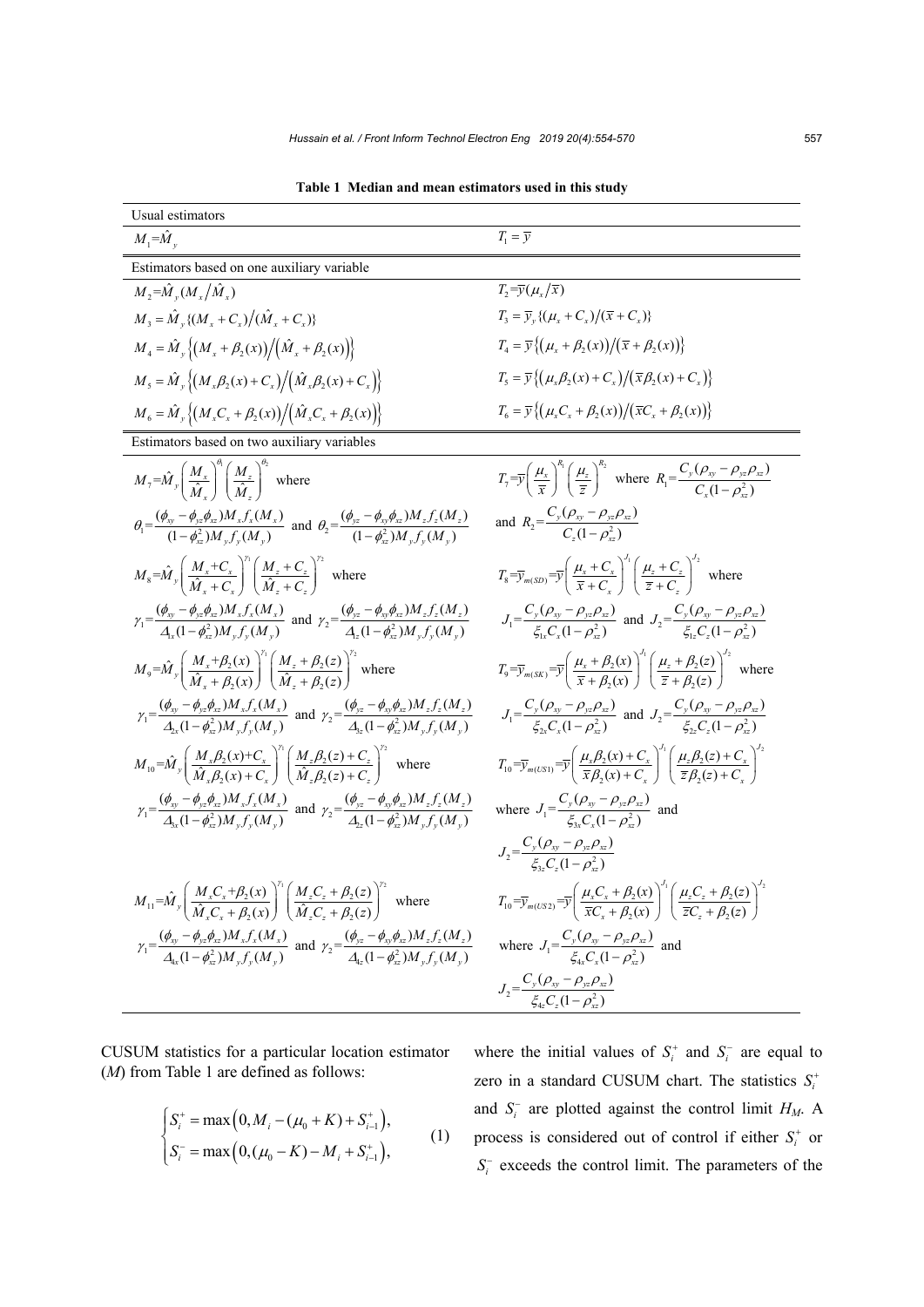CUSUM chart  $(H_M$  and  $K_M$ ) are defined as

$$
K_M = k \times \sigma_M, H_M = h \times \sigma_M, \qquad (2)
$$

where  $K_M$  is the slack or reference value of the CUSUM structure, usually chosen as half of the magnitude of shift  $(\tau)$  at the mean level of the quality characteristic, i.e.,  $K_M = \tau/2 = |\mu_1 - \mu_0|/2$ . Here,  $\mu_1$  is the mean value of the out-of-control process. The values  $S_i^+$  and  $S_i^-$  are used to detect positive and negative shifts, respectively, in the process mean. The term  $\sigma_M$ is the standard deviation of a particular estimator *M*, whereas *k* and *h* are constants, and their values are chosen with the end goal that the in-control ARL of the CUSUM structure comes to the pre-specified  $ARL<sub>0</sub>$ . Modifications in the CUSUM structure have been suggested by several researchers to enhance its performance (Montgomery, 2007). In the CUSUM structure, the decision is based on the cumulative sum of a number of observations by considering the process history in an implicit way. The ARL values for the CUSUM structures are calculated at different shift values, using  $k=0.5$ ,  $h$ , and correlation combinations.

# **3 Performance measures and simulation procedure**

To evaluate the performance of CUSUM mean and median charts, we used the average run length (ARL) at each single shift point, the relative average run length (RARL), extra quadratic loss (EQL), and performance comparison index (PCI) for overall performance over the whole range of shifts. For performance evaluation, there are two ARL values: (1)  $ARL<sub>0</sub>$  is defined as the average number of subgroups to obtain an out-of-control signal from the in-control process; (2)  $ARL<sub>1</sub>$  is defined as the average number of subgroups to obtain an out-of-control signal from the shifted state of the process. In the control chart setting, the large values of  $ARL<sub>0</sub>$  and small values of  $ARL<sub>1</sub>$  are preferred. A chart is said to be more efficient than others if it has a smaller  $ARL<sub>1</sub>$ at fixed choices of ARL0. The decision intervals *h* are chosen to fix the in-control ARL  $(ARL<sub>0</sub>)$  at the desired level for all charts (in our study we fix  $ARL<sub>0</sub>$  at 200).

Similarly, measures EQL, RARL, and PCI are

considered to examine the detection ability of a control chart over a range of *τ* values, and any chart is considered a better choice if it has smaller values of these measures. Symbolically, these measures can be defined as

$$
EQL = \frac{1}{\tau_{\text{max}} - \tau_{\text{min}}} \int_{\tau_{\text{min}}}^{\tau_{\text{max}}} \tau^2 ARL(\tau) d\tau, \tag{3}
$$

$$
RARL = \frac{1}{\tau_{\text{max}} - \tau_{\text{min}}} \int_{\tau_{\text{min}}}^{\tau_{\text{max}}} \frac{ARL(\tau)}{ARL_{\text{basechart}}(\tau)} d\tau, \qquad (4)
$$

$$
PCI = \frac{EQL}{EQL_{\text{basechart}}},\tag{5}
$$

where  $\tau_{\text{max}}$  and  $\tau_{\text{min}}$  are the maximum and minimum values of shift  $(\tau)$ , respectively. EQL measures the overall performance of a control chart over the whole range of shifts (Wu et al., 2009) and explains the overall detection ability of a control structure. Some reforms of EQL may be seen in Ou et al. (2012b), Ryu et al. (2010), Sanusi et al. (2018), Wu et al. (2009), and Zhang and Wu (2006). Similarly, RARL describes how close the efficiency of a given chart is to that of the base chart (Wu et al., 2009; Ryu et al., 2010; Sanusi et al., 2018). A chart having a minimum EQL value is used as a base chart. PCI is a ratio between the EQL of a particular control chart and the EQL of the base control chart. The PCI value will be equal to 1 for the control chart having minimum EQL results and for other control charts, PCI>1.

In our study, the median and mean charts in a CUSUM setup are compared under normal and non-normal distributed processes in terms of the above performance measures. We consider a trivariate setup that can be described as follows: (*Y*, *X*, *Z*) follows a trivariate distribution with  $\mu = (\mu_v \mu_x \mu_z)$  and

$$
\Sigma = \begin{pmatrix} \sigma_y^2 & \sigma_{yx} & \sigma_{yz} \\ \sigma_{xy} & \sigma_x^2 & \sigma_{xz} \\ \sigma_{zy} & \sigma_{zx} & \sigma_z^2 \end{pmatrix}
$$
, which can be replaced by a

correlation matrix in case of standardized variables

$$
\boldsymbol{\rho} = \begin{pmatrix} 1 & \rho_{yx} & \rho_{yz} \\ \rho_{xy} & 1 & \rho_{xz} \\ \rho_{zy} & \rho_{zx} & 1 \end{pmatrix}.
$$
 We have considered both

normal and non-normal distributions, namely, normal, Student's *t*, and log-normal distributions. Generally, the *p-*dimensional multivariate PDFs are given below: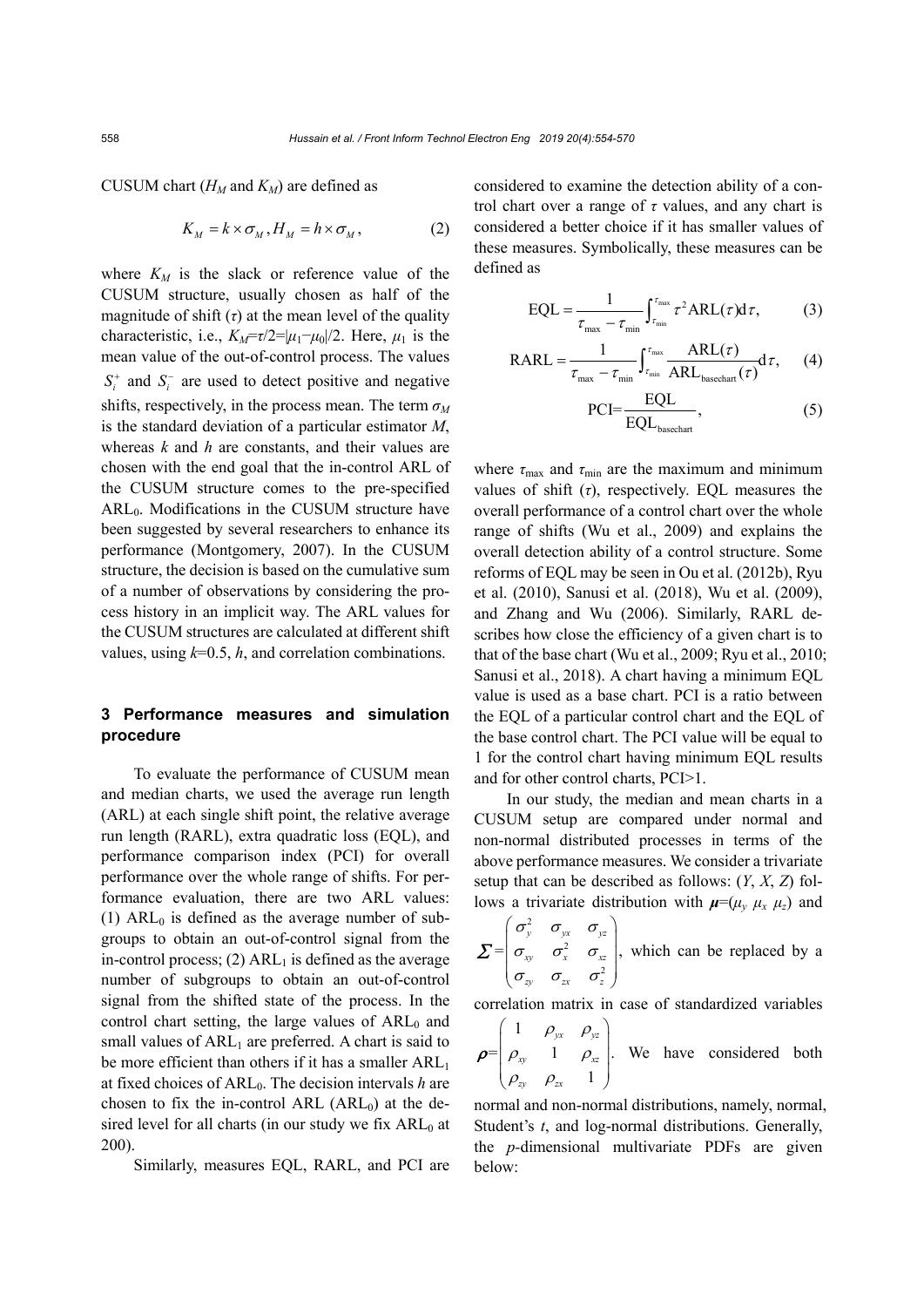Multivariate normal distribution:

$$
f(r_1,r_2,\ldots,r_p) = \frac{\exp\left[-\frac{1}{2}(\mathbf{r}-\boldsymbol{\mu})^{\mathrm{T}}\boldsymbol{\Sigma}^{-1}(\mathbf{r}-\boldsymbol{\mu})\right]}{\sqrt{(2\pi)^p\|\boldsymbol{\Sigma}\|}},\quad(6)
$$

where  $\mathbf{r} = (r_1, r_2, ..., r_p)^T$ ,  $-\infty < r_1, r_2, ..., r_p < \infty$ ,  $\mathbf{\mu} = [E[r] =$  $E[r_1], E[r_2], ..., E[r_p]]^T \in \mathbb{R}^p, \Sigma = E[(r-\mu)(r-\mu)^p] \in \mathbb{R}^{p \times p}$ (non-negative and definite matrix),  $-1 \leq \rho_{xi}, \rho_{xi} \leq 1$ .

Symbolically we may write this as  $r \sim N_p(\mu, \Sigma)$ . Multivariate *t* distribution:

$$
f(r) = c \left[ 1 + \frac{1}{\nu} (\mathbf{r} - \boldsymbol{\mu})^{\mathrm{T}} \boldsymbol{\Sigma}^{-1} (\mathbf{r} - \boldsymbol{\mu}) \right]^{\frac{\nu + p}{2}}, \qquad (7)
$$

where  $c = (\nu \pi)^{-p/2} \frac{\Gamma[(\nu + p)/2]}{\Gamma(\nu/2)} ||\Sigma||^{-1/2}$ ,  $\boldsymbol{\nu}$  $= (\nu \pi)^{-p/2} \frac{\Gamma[(\nu + p)/2]}{\Gamma(\nu/2)} ||\Sigma||^{-1/2}, r = (r_1, r_2, ...,$ 

 $(r_p)^T$ ,  $\mu \in \mathbb{R}^p$ ,  $\Sigma \in \mathbb{R}^{p \times p}$  (non-negative and definite matrix),  $-\infty < r_1, r_2, ..., r_p < \infty, -1 \leq \rho_{xi}, \rho_{xi} \leq 1$ . Symbolically we may write this as  $r \sim t_v(\mu, \Sigma)$ .

Multivariate log-normal distribution:

$$
f(\mathbf{s}) = \frac{\exp\left[-\frac{1}{2}(\ln \mathbf{s} - \boldsymbol{\mu})^{\mathrm{T}} \boldsymbol{\Sigma}^{-1}(\ln \mathbf{s} - \boldsymbol{\mu})\right]}{\left[\left(2\pi\right)^{p} \left\|\boldsymbol{\Sigma}\right\| \right]^{1/2} \left(s_{1}, s_{2}, \ldots, s_{p}\right)},\qquad(8)
$$

where  $s = \exp(r)$ , and  $r \sim N_p(\mu, \Sigma)$ .  $\mu \in \mathbb{R}^p$ ,  $\Sigma \in \mathbb{R}^{p \times p}$  (nonnegative and definite matrix),  $0 \leq s_1$ ,  $s_2$ , ...,  $s_p \leq \infty$ , –1≤*ρxi*, *ρxj*≤1.

Different approaches can be used to calculate the run length (RL) values, for example, the integral equations approach (Page, 1954), Markov chain approximations (Brook and Evans, 1972), and Monte Carlo simulations (Hawkins, 1981; Mehmood et al., 2013; Abujiya et al., 2015b; Sanusi et al., 2017). Advancements in computer technology allow us to use simulation techniques to estimate run length properties (Woodall and Montgomery, 1999).

In our study, the values of all estimators are obtained by applying a simple random sampling technique using the Monte Carlo simulation approach (Sepulveda and Nachlas, 1997; Mundform et al., 2011) using R software (Team, 2015). We obtain an RL value by simulating 100 000 values of a particular estimator through Monte Carlo simulation. We obtain 5000 RL values repeatedly to obtain an ARL for a

particular estimator. For the appropriate number of Monte Carlo simulations in quality control, the reader is referred to Schaffer and Kim (2007) and Hawkins and Olwell (2012). We consider three probability distributions for evaluation and comparison of our proposed median control charts with their corresponding mean control charts.

## **4 Comparative analysis**

To analyze the run length characteristics of our charts, simple random samples were generated from a trivariate normal distribution of size *n* using different high, moderate, and weak correlation combinations  $\rho_{xy}$ ,  $\rho_{yz}$ , and  $\rho_{zx}$ . We determined the CUSUM control structures defined in Eq. (1) for both median  $(M_1-M_1)$ and mean  $(T_1 - T_{11})$  control charts using  $ARL_0 = 200$ ,  $n=5$ , 10, 15, and  $k=0.5$ . We calculated the value of *h* for each chart that fixes the control limits (2) to obtain in-control  $ARL (ARL<sub>0</sub>=200)$  and out-of-control  $ARL$ (ARL<sub>1</sub>) values at discrete points of shift as  $\tau=0.05$ ,  $0.10, 0.15, \ldots, 3.0.$ 

## **4.1 Comparison of control charts in an uncontaminated scenario**

The uncontaminated scenario is the basic assumption for the comparison of control charts. Here, we considered a perfectly normal scenario with  $\mu_0$  and  $\sigma_0$  to evaluate the performance of control charts. We used  $\mu_0=5$  and  $\sigma_0=1$  for the normal distribution, whereas both symmetric and non-symmetric processes were considered for comparison. The results of our study in the uncontaminated scenario are presented in Tables 2–4 and Figs. 1 and 2. For some other combinations, see Tables S2–S5. The ARL results for a randomly selected correlation combination of both median and mean control charts for the process following a normal distribution are presented in Table 2. Similarly, the ARL results for the process following Student's *t* and log-normal distributions are presented in Tables 3 and 4, respectively.

The performance measures EQL, RARL, and PCI of median charts for normal, *t*, and log-normal distributions are presented in Tables S2, S3, and S4, respectively. Table S5 represents the analysis median and mean charts for all symmetric and non-symmetric processes for some selective correlation combinations. For some selective charts, the ARL curves for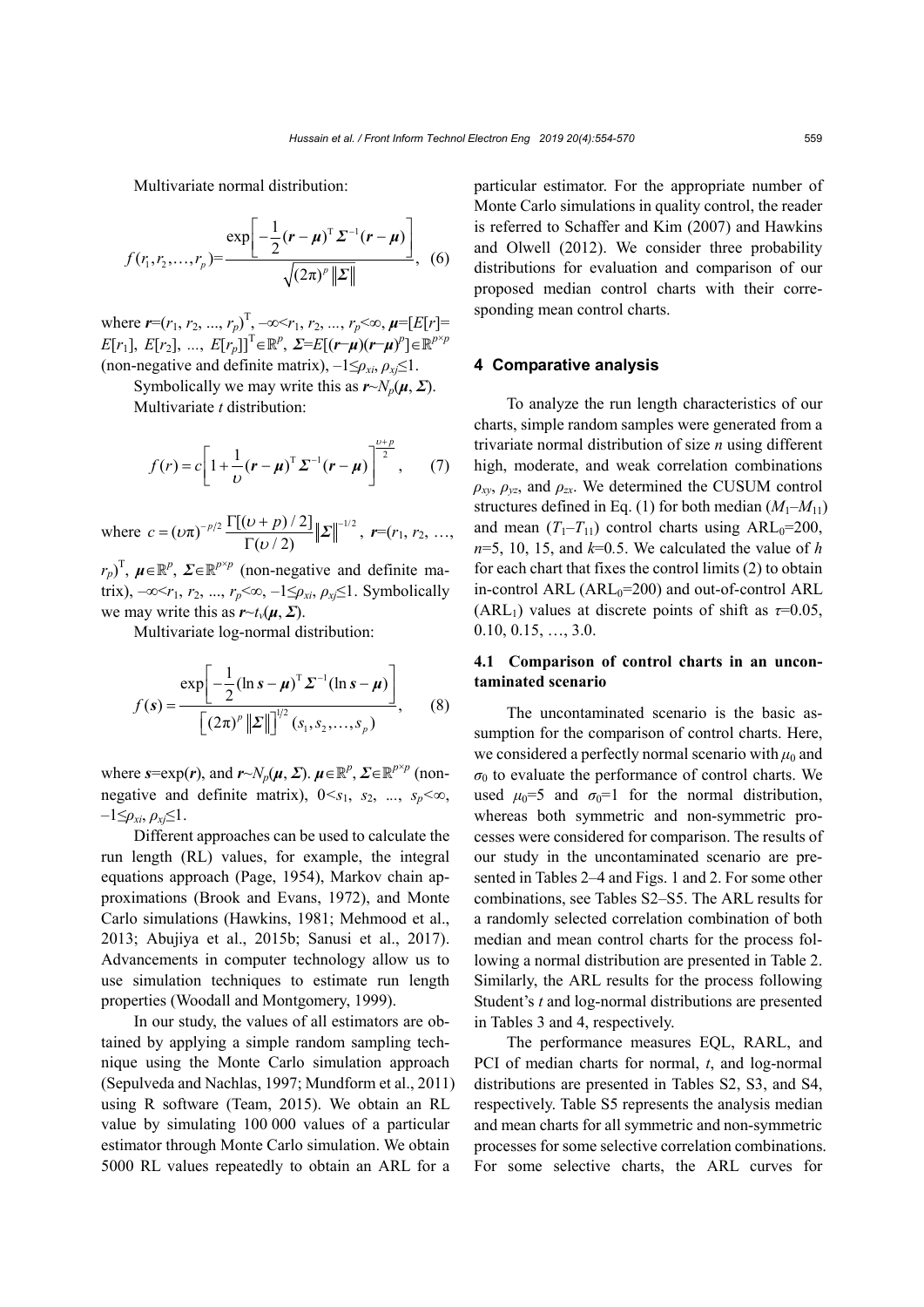|                | Average run length |        |       |       |       |       |       |       |       |      |      |      |      |      |      |
|----------------|--------------------|--------|-------|-------|-------|-------|-------|-------|-------|------|------|------|------|------|------|
|                | $\tau=0$           | 0.05   | 0.10  | 0.15  | 0.20  | 0.25  | 0.40  | 0.50  | 0.60  | 0.75 | 1.00 | 1.25 | 1.50 | 2.00 | 3.00 |
| $M_1$          | 200.19             | 120.49 | 74.68 | 49.24 | 33.87 | 24.90 | 11.59 | 8.10  | 6.41  | 4.68 | 3.24 | 2.55 | 2.12 | 1.63 | 1.06 |
| $T_1$          | 200.17             | 109.29 | 62.32 | 38.91 | 26.08 | 18.55 | 8.86  | 6.33  | 4.94  | 3.71 | 2.66 | 2.12 | 1.80 | 1.33 | 1.00 |
| $M_{2}$        | 200.19             | 136.62 | 97.68 | 68.55 | 50.29 | 37.37 | 18.48 | 13.20 | 10.08 | 7.34 | 5.02 | 3.90 | 3.18 | 2.36 | 1.67 |
| T <sub>2</sub> | 200.05             | 116.37 | 75.43 | 51.31 | 35.18 | 25.52 | 12.31 | 8.88  | 6.91  | 5.14 | 3.64 | 2.85 | 2.38 | 1.84 | 1.23 |
| $M_{3}$        | 200.05             | 135.11 | 95.32 | 67.00 | 48.94 | 36.09 | 18.24 | 12.92 | 9.78  | 7.05 | 4.89 | 3.74 | 3.07 | 2.33 | 1.62 |
| $T_3$          | 200.05             | 115.60 | 73.71 | 49.97 | 34.32 | 24.51 | 11.99 | 8.53  | 6.58  | 4.98 | 3.53 | 2.76 | 2.33 | 1.78 | 1.19 |
| $M_4$          | 200.28             | 124.30 | 81.39 | 55.01 | 38.16 | 28.02 | 13.14 | 9.45  | 7.28  | 5.24 | 3.74 | 2.90 | 2.39 | 1.84 | 1.21 |
| $T_{4}$        | 200.03             | 106.01 | 62.49 | 39.62 | 26.81 | 18.84 | 9.13  | 6.63  | 5.09  | 3.88 | 2.81 | 2.23 | 1.89 | 1.41 | 1.01 |
| $M_{5}$        | 200.05             | 135.99 | 96.85 | 67.75 | 49.89 | 36.96 | 18.29 | 13.07 | 10.07 | 7.24 | 4.96 | 3.85 | 3.14 | 2.34 | 1.65 |
| $T_5$          | 200.15             | 116.11 | 74.56 | 50.79 | 34.92 | 25.20 | 12.15 | 8.81  | 6.75  | 5.10 | 3.60 | 2.84 | 2.35 | 1.83 | 1.22 |
| $M_6$          | 200.10             | 114.89 | 72.48 | 48.02 | 32.69 | 23.31 | 11.22 | 7.82  | 6.11  | 4.49 | 3.17 | 2.52 | 2.10 | 1.60 | 1.05 |
| $T_6$          | 200.07             | 103.90 | 59.00 | 35.41 | 24.26 | 17.22 | 8.13  | 5.94  | 4.60  | 3.51 | 2.54 | 2.04 | 1.73 | 1.24 | 1.00 |
| M <sub>7</sub> | 200.01             | 123.21 | 75.79 | 51.27 | 35.22 | 25.49 | 12.05 | 8.65  | 6.46  | 4.82 | 3.34 | 2.61 | 2.18 | 1.68 | 1.07 |
| T <sub>7</sub> | 199.89             | 109.72 | 65.32 | 41.34 | 28.01 | 19.77 | 9.37  | 6.74  | 5.12  | 3.91 | 2.80 | 2.23 | 1.88 | 1.40 | 1.01 |
| $M_{\rm s}$    | 200.14             | 116.77 | 70.53 | 47.96 | 32.12 | 22.79 | 10.95 | 7.78  | 6.03  | 4.48 | 3.18 | 2.48 | 2.08 | 1.60 | 1.04 |
| $T_8$          | 199.93             | 103.62 | 58.26 | 35.20 | 22.98 | 16.41 | 7.81  | 5.75  | 4.54  | 3.48 | 2.52 | 2.02 | 1.71 | 1.24 | 1.00 |
| $M_{\rm Q}$    | 199.93             | 116.95 | 70.80 | 48.03 | 32.19 | 22.77 | 10.99 | 7.72  | 5.98  | 4.46 | 3.16 | 2.47 | 2.07 | 1.59 | 1.04 |
| $T_{\rm Q}$    | 200.11             | 104.42 | 58.66 | 35.46 | 23.12 | 16.42 | 7.85  | 5.73  | 4.52  | 3.45 | 2.49 | 2.01 | 1.71 | 1.23 | 1.00 |
| $M_{10}$       | 200.07             | 116.81 | 70.48 | 47.93 | 32.12 | 22.76 | 10.94 | 7.81  | 6.02  | 4.48 | 3.17 | 2.48 | 2.08 | 1.60 | 1.04 |
| $T_{10}$       | 200.07             | 103.62 | 58.18 | 35.19 | 22.98 | 16.41 | 7.81  | 5.74  | 4.54  | 3.49 | 2.52 | 2.03 | 1.71 | 1.24 | 1.00 |
| $M_{11}$       | 199.86             | 117.13 | 71.11 | 48.16 | 32.44 | 22.85 | 11.00 | 7.68  | 5.99  | 4.44 | 3.16 | 2.45 | 2.07 | 1.57 | 1.03 |
| $T_{11}$       | 199.93             | 104.16 | 58.92 | 35.62 | 23.22 | 16.44 | 7.83  | 5.71  | 4.51  | 3.43 | 2.47 | 1.99 | 1.69 | 1.21 | 1.00 |

**Table 2 Average run length values of CUSUM median and mean charts for the process following the normal distribution for**  $\rho_{xy} = 0.30$ ,  $\rho_{yz} = 0.30$ ,  $\rho_{zx} = 0.30$ , and *n*=5



**Fig. 1** The average run length (ARL) curves for CUSUM median and mean control charts at  $ARL_0=200$ : (a)  $n=5$ ,  $\rho_{xy}=0.20, \ \rho_{yz}=0.10, \ \rho_{zx}=0.70;$  (b)  $n=5, \ \rho_{xy}=0.90, \ \rho_{yz}=0.90, \ \rho_{zx}=0.90;$  (c)  $n=10, \ \rho_{xy}=0.50, \ \rho_{yz}=0.40, \ \rho_{zx}=0.70;$  (d)  $n=10,$  $\rho_{xy}$ =0.75,  $\rho_{yz}$ =0.10,  $\rho_{zx}$ =0.10; (e) n=15,  $\rho_{xy}$ =0.90,  $\rho_{yz}$ =0.75,  $\rho_{zx}$ =0.50; (f) n=15,  $\rho_{xy}$ =0.50,  $\rho_{yz}$ =0.50,  $\rho_{zx}$ =0.10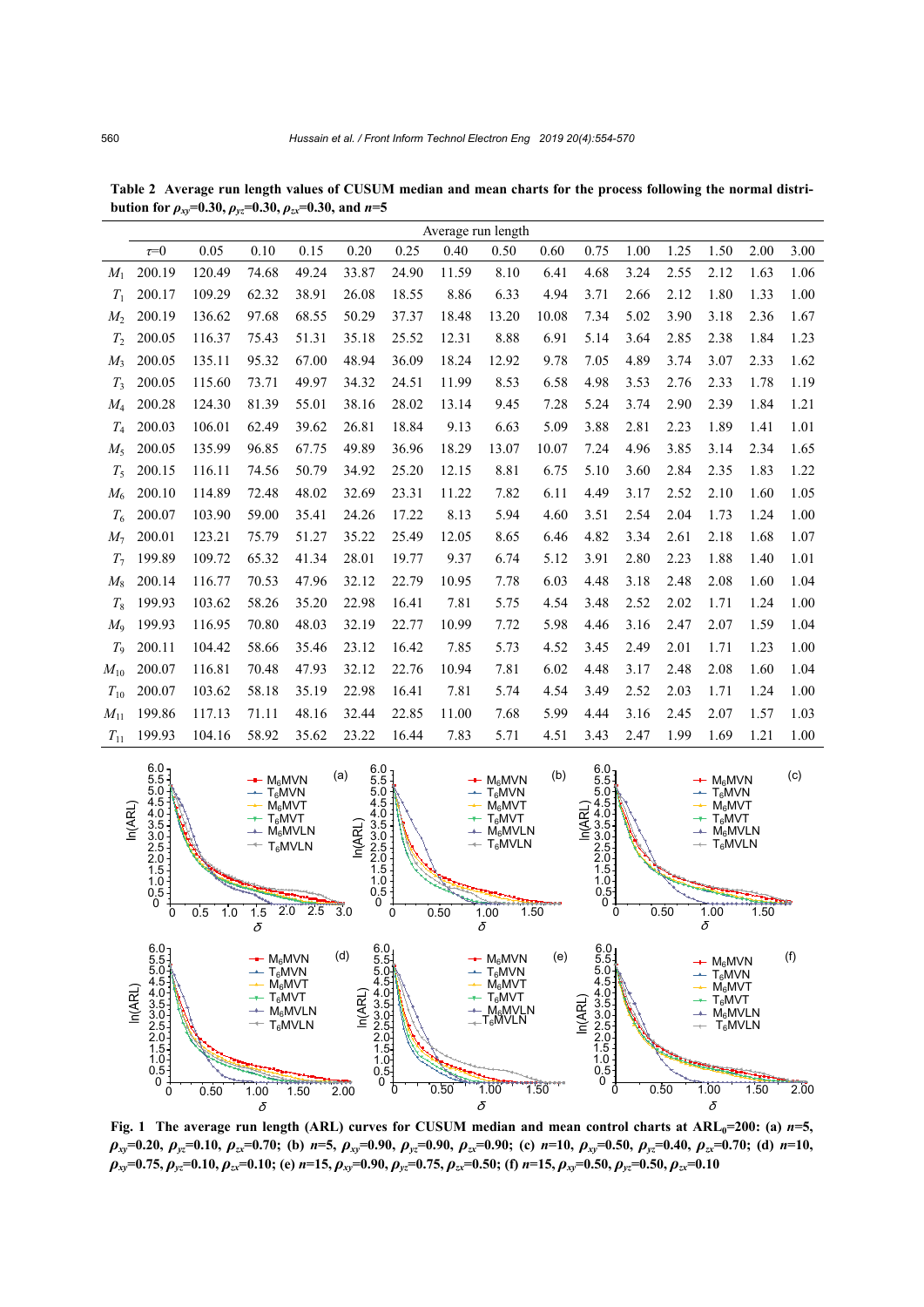|                | Average run length |        |       |       |       |       |       |      |      |      |      |      |      |      |      |
|----------------|--------------------|--------|-------|-------|-------|-------|-------|------|------|------|------|------|------|------|------|
|                | $\tau=0$           | 0.05   | 0.10  | 0.15  | 0.20  | 0.25  | 0.40  | 0.50 | 0.60 | 0.75 | 1.00 | 1.25 | 1.50 | 2.00 | 3.00 |
| $M_1$          | 199.92             | 87.51  | 41.57 | 23.32 | 14.88 | 10.50 | 5.18  | 3.90 | 3.17 | 2.49 | 1.89 | 1.53 | 1.21 | 1.01 | 1.00 |
| $T_1$          | 200.32             | 91.26  | 43.77 | 25.02 | 15.79 | 10.80 | 5.33  | 4.05 | 3.25 | 2.53 | 1.95 | 1.56 | 1.24 | 1.01 | 1.00 |
| $M_2$          | 199.92             | 105.68 | 60.31 | 36.94 | 24.07 | 16.98 | 8.28  | 6.00 | 4.76 | 3.67 | 2.68 | 2.17 | 1.84 | 1.39 | 1.01 |
| T <sub>2</sub> | 199.95             | 104.31 | 58.79 | 37.11 | 23.80 | 16.60 | 8.07  | 5.93 | 4.66 | 3.59 | 2.64 | 2.12 | 1.81 | 1.34 | 1.01 |
| $M_3$          | 200.26             | 103.62 | 58.89 | 35.62 | 23.38 | 16.10 | 8.04  | 5.91 | 4.65 | 3.58 | 2.61 | 2.12 | 1.81 | 1.34 | 1.01 |
| $T_3$          | 199.59             | 102.99 | 57.52 | 35.76 | 23.32 | 15.89 | 7.82  | 5.81 | 4.49 | 3.47 | 2.55 | 2.07 | 1.77 | 1.31 | 1.01 |
| $M_4$          | 200.29             | 89.33  | 43.50 | 25.33 | 15.85 | 11.37 | 5.62  | 4.16 | 3.38 | 2.63 | 2.00 | 1.63 | 1.30 | 1.02 | 1.00 |
| $T_4$          | 200.53             | 87.26  | 43.99 | 24.98 | 15.67 | 11.25 | 5.58  | 4.19 | 3.32 | 2.59 | 1.97 | 1.60 | 1.29 | 1.02 | 1.00 |
| $M_5$          | 200.93             | 105.43 | 60.03 | 36.76 | 23.94 | 16.92 | 8.25  | 5.97 | 4.76 | 3.65 | 2.67 | 2.16 | 1.84 | 1.38 | 1.01 |
| $T_5$          | 199.38             | 103.88 | 58.56 | 36.76 | 23.87 | 16.44 | 7.96  | 5.93 | 4.66 | 3.56 | 2.64 | 2.12 | 1.82 | 1.34 | 1.01 |
| $M_6$          | 199.74             | 84.82  | 40.48 | 23.41 | 14.50 | 10.10 | 5.14  | 3.89 | 3.11 | 2.43 | 1.86 | 1.50 | 1.19 | 1.01 | 1.00 |
| T <sub>6</sub> | 199.93             | 85.94  | 41.75 | 23.84 | 14.55 | 10.25 | 5.22  | 3.91 | 3.15 | 2.47 | 1.88 | 1.51 | 1.20 | 1.01 | 1.00 |
| $M_7$          | 200.44             | 107.45 | 59.64 | 35.85 | 23.53 | 16.58 | 7.96  | 5.83 | 4.57 | 3.47 | 2.54 | 2.04 | 1.73 | 1.26 | 1.00 |
| $T_7$          | 200.44             | 123.21 | 74.22 | 49.49 | 32.88 | 22.89 | 10.81 | 7.63 | 5.82 | 4.34 | 3.09 | 2.44 | 2.06 | 1.58 | 1.03 |
| $M_8$          | 199.89             | 74.72  | 32.54 | 17.25 | 11.09 | 7.83  | 4.14  | 3.17 | 2.59 | 2.11 | 1.62 | 1.22 | 1.04 | 1.00 | 1.00 |
| $T_8$          | 200.51             | 64.69  | 26.02 | 13.92 | 8.79  | 6.46  | 3.53  | 2.72 | 2.26 | 1.87 | 1.37 | 1.07 | 1.01 | 1.00 | 1.00 |
| $M_{\rm Q}$    | 200.21             | 74.92  | 32.96 | 17.34 | 11.09 | 7.85  | 4.13  | 3.16 | 2.59 | 2.09 | 1.61 | 1.21 | 1.04 | 1.00 | 1.00 |
| $T_{9}$        | 200.35             | 65.23  | 26.33 | 13.91 | 8.76  | 6.43  | 3.48  | 2.69 | 2.24 | 1.84 | 1.34 | 1.06 | 1.01 | 1.00 | 1.00 |
| $M_{10}$       | 200.17             | 74.73  | 32.53 | 17.29 | 11.09 | 7.82  | 4.14  | 3.17 | 2.59 | 2.11 | 1.63 | 1.23 | 1.04 | 1.00 | 1.00 |
| $T_{10}$       | 200.35             | 64.59  | 25.99 | 13.90 | 8.79  | 6.45  | 3.52  | 2.73 | 2.27 | 1.87 | 1.38 | 1.08 | 1.01 | 1.00 | 1.00 |
| $M_{11}$       | 200.17             | 75.38  | 33.17 | 17.45 | 11.13 | 7.84  | 4.15  | 3.14 | 2.56 | 2.08 | 1.59 | 1.21 | 1.03 | 1.00 | 1.00 |
| $T_{11}$       | 200.21             | 65.43  | 26.62 | 14.00 | 8.82  | 6.39  | 3.44  | 2.68 | 2.22 | 1.82 | 1.31 | 1.05 | 1.01 | 1.00 | 1.00 |

**Table 3 Average run length values of CUSUM median and mean charts for the process following Student's** *t* **distribution for**  $\rho_{xy} = 0.20$ ,  $\rho_{yz} = 0.70$ ,  $\rho_{zx} = 0.10$ , and  $n = 10$ 

distributional comparison are presented in Fig. 1. The bar graphs of EQL measures for sample size comparison using median control charts are presented in Fig. 2. From these tables and figures, we provide some findings:

1. We evaluated the performance of median and mean charts under normal and non-normal processes, and as expected, when there is no contamination, the performance of mean charts is better in symmetric processes (followed by normal and *t* distributions). For example, in the case of a normal distribution, at  $n=5$  and  $\tau=0.05$ , the ARL<sub>1</sub> values for three randomly selected median control charts  $(M_1, M_5, \text{ and } M_7)$  are 120.49, 135.99, and 123.21, respectively, whereas the  $ARL<sub>1</sub>$  values for corresponding mean control charts  $(T_1, T_5, \text{ and } T_7)$  are 109.29, 116.11, and 109.72, respectively. Similar findings can be observed in Table 2 for other control charts and Table 3 for the *t* distributed process.

2. For the case of log-normal distribution, median control charts have smaller  $ARL<sub>1</sub>$  values than mean control charts at  $\tau$ >0.50. For example, the ARL<sub>1</sub> values for *M*1, *M*4, and *M*8 are 3.60, 3.53, and 2.51,

respectively, whereas the  $ARL_1$  values for  $T_1$ ,  $T_4$ , and  $T_8$  are 5.12, 4.91, and 3.18, respectively. One may observe similar  $ARL<sub>1</sub>$  behavior for all median and mean control charts (Table 4 and Fig. 1), which indicates that median control charts perform more efficiently at large process shifts, following the lognormal distribution.

3. Within the comparison of median control charts, it can also be seen that the overall detection ability of a process following a log-normal distribution model is superior to those of other symmetric models (Tables S2–S4). For example, the EQL values for three randomly selected median control charts (*M*1, *M*<sub>2</sub>, and *M*<sub>10</sub>) are (4.894, 7.854, 4.871), (4.268, 6.737, 4.246), and (3.913, 4.161, 3.901) for normal, Student's *t*, and log-normal distributions, respectively. One may observe similar EQL behavior for all median and mean control charts (Tables S2–S4).

4. Another observation is that the detection ability of charts based on two auxiliary variables is better than that of charts based on a single auxiliary variable or usual median or mean estimators. If we used the average EQL values for estimators 2–6 and 7–11,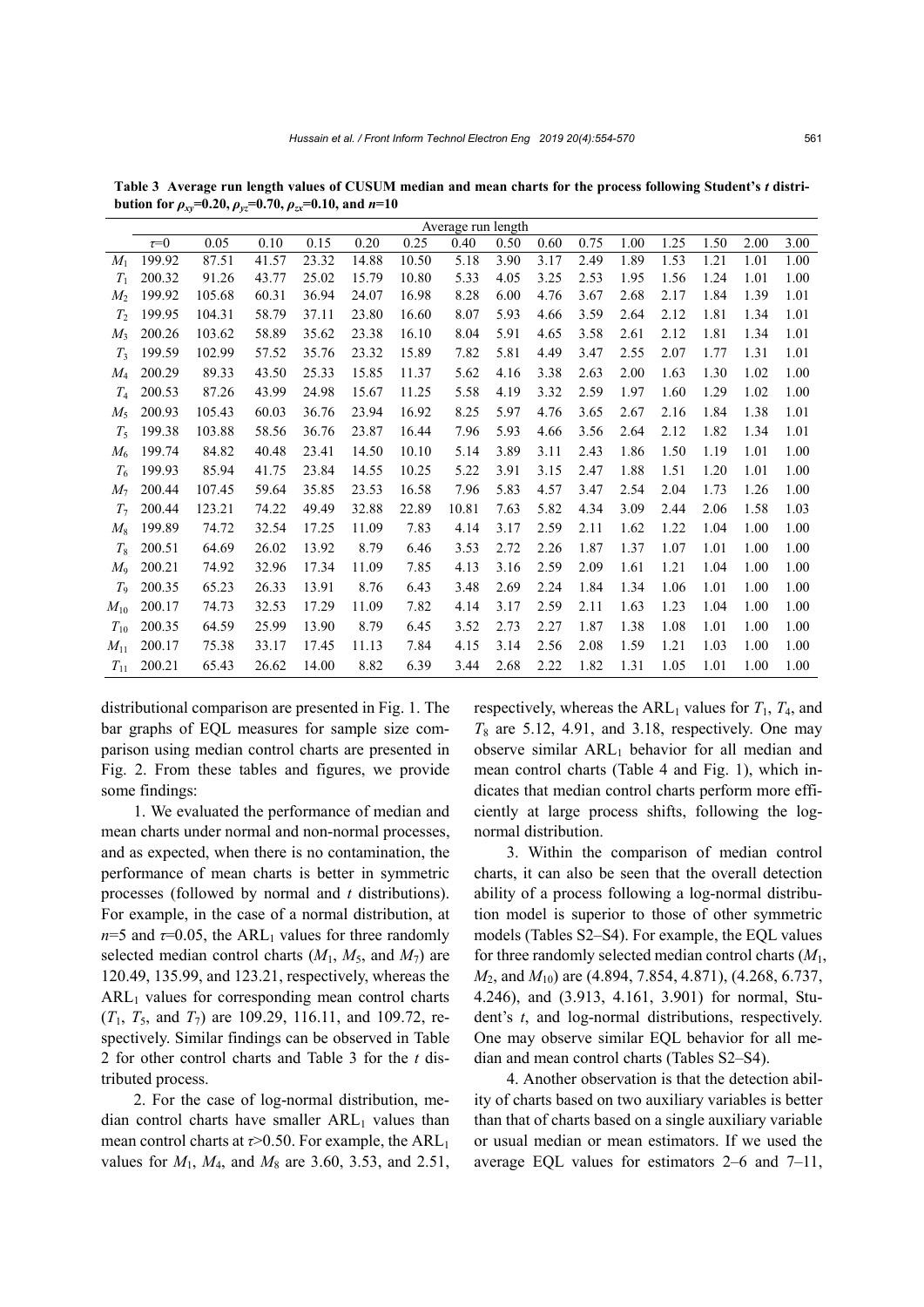|                | Average run length |        |        |        |       |       |       |      |      |      |      |      |      |      |      |
|----------------|--------------------|--------|--------|--------|-------|-------|-------|------|------|------|------|------|------|------|------|
|                | $\tau=0$           | 0.05   | 0.10   | 0.15   | 0.20  | 0.25  | 0.40  | 0.50 | 0.60 | 0.75 | 1.00 | 1.25 | 1.50 | 2.00 | 3.00 |
| $M_1$          | 200.06             | 162.24 | 131.80 | 105.15 | 77.64 | 58.58 | 19.94 | 9.78 | 5.86 | 3.60 | 2.27 | 1.77 | 1.43 | 1.00 | 1.00 |
| $T_1$          | 200.04             | 154.76 | 114.45 | 80.87  | 55.13 | 36.42 | 14.39 | 9.56 | 7.16 | 5.12 | 3.58 | 2.80 | 2.34 | 1.89 | 1.02 |
| $M_{2}$        | 199.97             | 161.51 | 124.14 | 95.19  | 70.88 | 50.87 | 14.34 | 6.55 | 3.88 | 2.40 | 1.46 | 1.15 | 1.05 | 1.01 | 1.00 |
| $T_2$          | 199.90             | 121.54 | 65.47  | 35.42  | 21.12 | 14.14 | 6.56  | 4.92 | 3.92 | 3.04 | 2.27 | 1.96 | 1.61 | 1.12 | 1.01 |
| $M_3$          | 200.06             | 162.54 | 125.08 | 96.59  | 71.89 | 51.85 | 14.68 | 6.70 | 3.85 | 2.43 | 1.48 | 1.14 | 1.05 | 1.01 | 1.00 |
| $T_3$          | 199.72             | 122.81 | 67.28  | 36.08  | 21.82 | 14.15 | 6.63  | 4.89 | 3.90 | 3.06 | 2.30 | 1.94 | 1.62 | 1.13 | 1.01 |
| $M_4$          | 200.01             | 168.21 | 132.60 | 106.05 | 79.96 | 60.11 | 19.97 | 9.62 | 5.75 | 3.53 | 2.22 | 1.73 | 1.37 | 1.00 | 1.00 |
| $T_{4}$        | 199.86             | 153.42 | 108.88 | 78.78  | 50.95 | 33.94 | 13.10 | 9.02 | 6.77 | 4.91 | 3.42 | 2.71 | 2.23 | 1.87 | 1.00 |
| $M_{5}$        | 200.23             | 161.71 | 124.18 | 95.42  | 70.95 | 51.10 | 14.23 | 6.53 | 3.90 | 2.39 | 1.48 | 1.15 | 1.06 | 1.01 | 1.00 |
| $T_5$          | 199.90             | 121.68 | 65.48  | 35.38  | 21.16 | 14.12 | 6.57  | 4.92 | 3.92 | 3.04 | 2.27 | 1.95 | 1.61 | 1.12 | 1.01 |
| M <sub>6</sub> | 199.90             | 168.13 | 132.21 | 106.37 | 80.00 | 60.57 | 20.20 | 9.81 | 5.93 | 3.59 | 2.25 | 1.76 | 1.44 | 1.00 | 1.00 |
| $T_6$          | 199.94             | 154.75 | 110.06 | 80.74  | 52.37 | 35.78 | 13.74 | 9.43 | 6.99 | 5.08 | 3.54 | 2.77 | 2.31 | 1.88 | 1.01 |
| $M_7$          | 199.90             | 155.49 | 120.48 | 96.31  | 70.46 | 50.78 | 15.38 | 7.06 | 4.09 | 2.55 | 1.70 | 1.20 | 1.00 | 1.00 | 1.00 |
| $T_7$          | 200.51             | 131.66 | 77.06  | 43.63  | 25.64 | 16.30 | 7.21  | 5.27 | 4.15 | 3.20 | 2.36 | 1.96 | 1.79 | 1.09 | 1.00 |
| $M_{8}$        | 200.18             | 155.54 | 119.59 | 95.73  | 70.12 | 50.70 | 15.39 | 7.09 | 4.08 | 2.51 | 1.68 | 1.17 | 1.00 | 1.00 | 1.00 |
| $T_8$          | 200.23             | 130.78 | 77.16  | 43.23  | 25.28 | 16.25 | 7.24  | 5.24 | 4.13 | 3.18 | 2.36 | 1.96 | 1.78 | 1.08 | 1.00 |
| $M_{9}$        | 200.18             | 154.64 | 119.79 | 95.77  | 69.87 | 50.59 | 15.66 | 7.08 | 4.07 | 2.49 | 1.65 | 1.14 | 1.00 | 1.00 | 1.00 |
| $T_{9}$        | 200.33             | 134.65 | 81.29  | 46.00  | 27.42 | 16.80 | 7.28  | 5.24 | 4.10 | 3.15 | 2.29 | 1.93 | 1.73 | 1.07 | 1.00 |
| $M_{10}$       | 199.90             | 155.35 | 119.75 | 95.65  | 70.08 | 50.74 | 15.45 | 7.05 | 4.10 | 2.52 | 1.67 | 1.17 | 1.00 | 1.00 | 1.00 |
| $T_{10}$       | 200.17             | 130.74 | 76.95  | 43.13  | 25.19 | 16.21 | 7.25  | 5.25 | 4.14 | 3.19 | 2.36 | 1.96 | 1.79 | 1.08 | 1.00 |
| $M_{11}$       | 200.32             | 154.48 | 119.72 | 95.53  | 69.90 | 50.63 | 15.61 | 7.10 | 4.07 | 2.50 | 1.65 | 1.14 | 1.00 | 1.00 | 1.00 |
| $T_{11}$       | 200.38             | 135.07 | 81.53  | 45.93  | 27.54 | 16.84 | 7.33  | 5.24 | 4.12 | 3.14 | 2.29 | 1.93 | 1.74 | 1.06 | 1.00 |

**Table 4 Average run length values of CUSUM median and mean charts for the process following the log-normal distribution for**  $\rho_{xy} = 0.75$ ,  $\rho_{yz} = 0.10$ ,  $\rho_{zx} = 0.10$ , and *n*=5

the averages for Table S2 are 6.82 and 4.67, respectively, for the normal process with *n*=5. Similarly, for Student's *t* and log-normal distributions, these averages are 5.77 and 4.24, respectively. The same averages for *n*=10 and *n*=15 are (4.53, 3.62), (3.87, 3.37), (3.27, 3.24) and (3.98, 3.39), (3.53, 3.22), (3.15, 3.14), respectively, for all three distributions. These findings can also be observed in Tables S2-S4.

We have observed that the performance in all charts increases with increments in sample size (Tables S2–S4 and Fig. 2).

## **4.2 Comparison of control charts in a contaminated scenario**

In the current study, we also compared the performance of median charts and mean charts in contaminated scenarios for normal and non-normal distributions. We used four different scenarios in this comparison, which are defined as follows:

1. Uncontaminated scenario: In this scenario, we present the performance of the median and mean charts under a perfectly normal scenario with 100(1−*α*)% data from  $\mu_y = \mu_x = \mu_z = 5$  and  $\sigma_y^2 = \sigma_x^2 = \sigma_z^2 = 1$ .

2. Localized contaminated scenario: In this scenario, we introduce a process disturbance in the mean of the process. 100(1−*α*)% observations are from  $\mu_y = \mu_x = \mu_z = 5$  and  $\sigma_y = \sigma_x = \sigma_z = 1$  and  $100\alpha\%$  observations are from  $\mu_y=6$ ,  $\mu_x=\mu_z=5$  and  $\sigma_y^2=\sigma_x^2=\sigma_z^2=1$ .

3. Variance contaminated scenario: In this case, the disturbance is introduced in the variance of the process. That is, 100(1−*α*)% observations in a sample are from  $\mu_y = \mu_x = \mu_z = 5$  and  $\sigma_y = \sigma_x = \sigma_z = 1$  and  $100\alpha\%$ observations in the sample are from  $\mu_v = \mu_x = \mu_z = 5$  and  $\sigma_y^2 = 2$ ,  $\sigma_x^2 = \sigma_z^2 = 1$ .

4. Simultaneous contamination scenario: In this scenario, the mean and variance of the process are disturbed with some outliers. That is,  $100(1-\alpha)\%$ observations in the sample are from  $\mu_v = \mu_x = \mu_z = 5$  and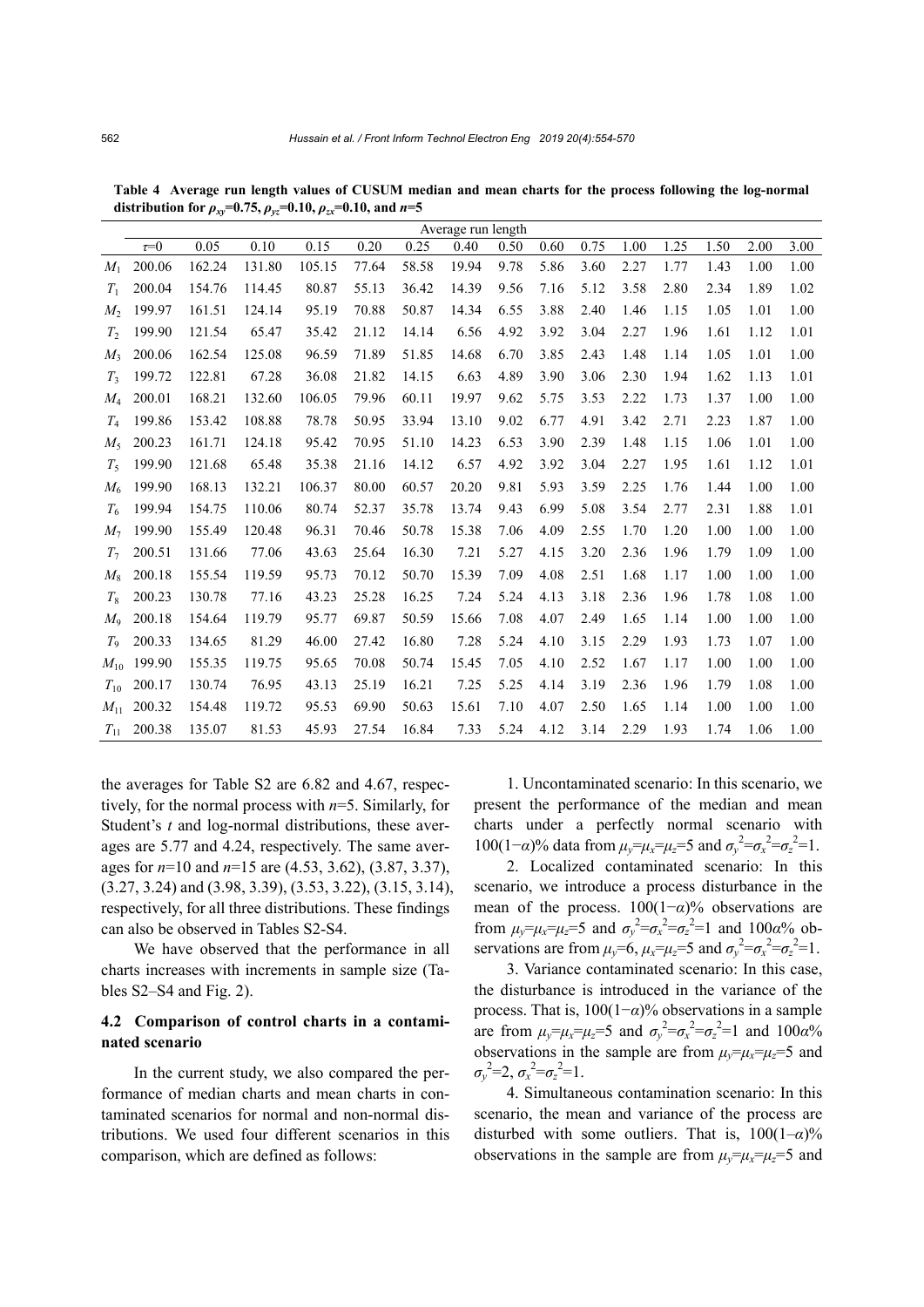

**Fig. 2 Bar charts EQL values for CUSUM median control charts for the normal distribution (-1), Student's** *t* **distribu**tion (-2), and log-normal distribution (-3) at ARL<sub>0</sub>=200: (a)  $\rho_{xy}$ =0.20,  $\rho_{yz}$ =0.70,  $\rho_{zx}$ =0.10; (b)  $\rho_{xy}$ =0.50,  $\rho_{yz}$ =0.40,  $\rho_{zx}$ =0.70; **(c)** *ρxy***=0.60,** *ρyz***=0.75,** *ρzx***=0.30; (d)** *ρxy***=0.75,** *ρyz***=0.10,** *ρzx***=0.10**

 $\sigma_y^2 = \sigma_x^2 = \sigma_z^2 = 1$  and 100*α*% observations in the sample are from  $\mu_y=6$ ,  $\mu_x=\mu_z=5$  and  $\sigma_y^2=2$ ,  $\sigma_x^2=\sigma_z^2=1$ .

Note that these scenarios are commonly used in studies to check the robustness of control charts (Ou et al., 2012a; Nazir et al., 2013, 2015). We used  $\alpha$ =0.05 to examine the contamination effects on the ARL. For this, we generated data from processes followed by different distributions under all four scenarios for  $n=5$ , 10, 15 at selected choices of  $\rho_{xy}, \rho_{yz}$ ,  $\rho_{zx}$ , which are presented in Tables 5–7 and also in Tables S6 and S7.

The following points cover the findings from Tables 10–14:

The ARL values of the contaminated process following a normal distribution for both median and mean control charts are presented in Table 5 for some selected correlation combinations. It can be observed from Table 5 that the deviation of all median charts is less than that of the mean charts from the uncontaminated scenario. To show this finding numerically, we calculate the average of deviations of all median and mean charts from the uncontaminated scenario. For all three scenarios at  $\rho=0.20$ ,  $\rho_{vz}=0.10$ ,  $\rho_{zx}=0.70$  and *n*=5, the averages of all deviations of the median and mean control charts at shift values 0.0, 0.10, 0.15, 0.20, and 0.25 are:

**Scenario II** Median: 40.1%, 31.0%, 27.4%, 22.1%; 19.1%; mean: 48.7%, 36.3%, 31.8%, 26.5%, 20.5%. **Scenario III** Median: 8.6%, 1.3%, 1.5%, 2.1%, 2.9%; mean: 11.3%, 2.7%, 1.6%, 4.5%, 5.3%.

**Scenario IV** Median: 38.1%, 28.8%, 25.0%, 20.2%, 16.9%; mean: 51.2%, 39.3%, 33.8%, 27.8%, 23.2%.

From these percentages, we can conclude that median control charts are more robust as compared to mean control charts.

The CUSUM ARL contaminated values for the processes following a *t* distribution for some selected correlation combinations are presented in Table 6. The same effect on the performance of median and mean charts can be observed from Table 6; that is, the median chart structures are more robust against mean charts in the presence of outliers.

Similarly, the contaminated CUSUM ARL values for the processes following a skewed distribution (log-normal) are presented in Table 7. Although the ARL values are not greatly affected by outliers as compared to symmetric distributions, here again, median charts are more robust compared to mean charts.

The comparison of the median control charts for all symmetric and skewed distributions using the same selected correlation combinations is presented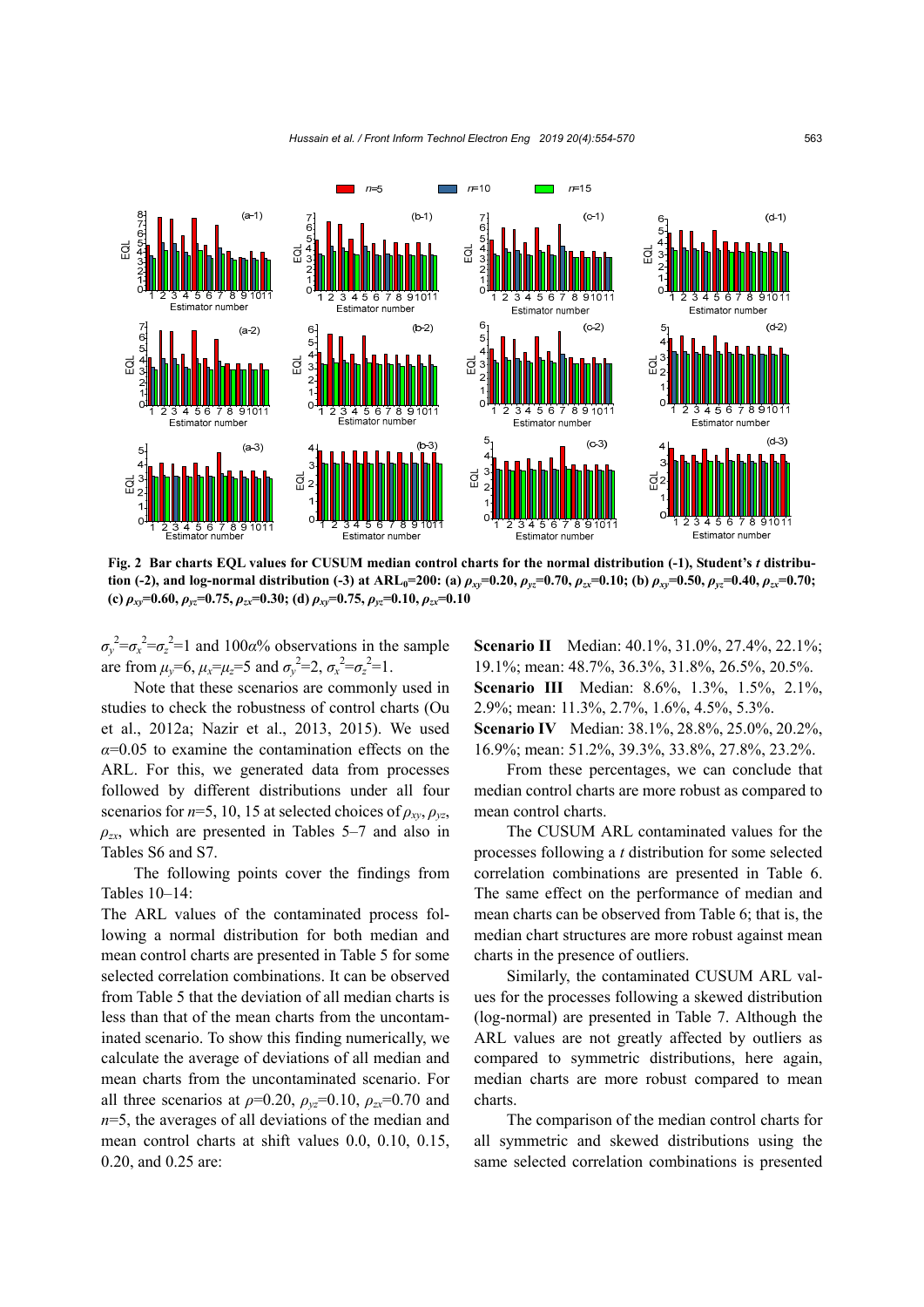|                | Average run length |      |             |      |      |              |      |              |      |      |              |      |             |      |      |
|----------------|--------------------|------|-------------|------|------|--------------|------|--------------|------|------|--------------|------|-------------|------|------|
|                |                    |      | Scenario II |      |      |              |      | Scenario III |      |      |              |      | Scenario IV |      |      |
|                | $\tau=0$           | 0.10 | 0.15        | 0.20 | 0.25 | $\mathbf{0}$ | 0.10 | 0.15         | 0.20 | 0.25 | $\mathbf{0}$ | 0.10 | 0.15        | 0.20 | 0.25 |
| $M_1$          | 110.7              | 49.9 | 34.6        | 25.5 | 19.4 | 189.4        | 75.6 | 49.8         | 34.0 | 25.4 | 113.3        | 50.7 | 35.3        | 26.1 | 19.6 |
| $T_1$          | 96.5               | 38.6 | 26.8        | 19.0 | 14.5 | 184.6        | 63.7 | 40.0         | 27.5 | 19.4 | 90.9         | 37.3 | 26.3        | 18.7 | 14.3 |
| $M_2$          | 135.8              | 70.6 | 54.7        | 40.8 | 33.5 | 190.2        | 97.4 | 72.5         | 53.8 | 40.6 | 142.1        | 73.5 | 55.8        | 42.3 | 34.1 |
| $T_2$          | 116.9              | 54.2 | 39.3        | 29.7 | 23.1 | 183.5        | 82.1 | 55.5         | 40.3 | 29.8 | 109.7        | 52.4 | 37.0        | 29.0 | 22.5 |
| $M_3$          | 133.3              | 69.3 | 52.8        | 39.9 | 31.9 | 190.4        | 96.1 | 71.1         | 52.4 | 39.3 | 140.0        | 71.5 | 54.6        | 40.6 | 33.0 |
| $T_3$          | 116.1              | 53.0 | 38.1        | 28.5 | 22.2 | 183.2        | 80.5 | 54.0         | 39.4 | 28.6 | 108.1        | 51.0 | 36.0        | 28.1 | 21.7 |
| $M_4$          | 120.6              | 56.3 | 40.8        | 31.0 | 23.9 | 181.3        | 80.6 | 56.8         | 41.2 | 30.6 | 125.2        | 58.2 | 42.7        | 32.0 | 24.3 |
| $T_4$          | 103.3              | 42.4 | 29.0        | 21.4 | 16.7 | 173.2        | 66.1 | 43.7         | 30.4 | 22.4 | 91.7         | 40.1 | 28.9        | 20.6 | 16.1 |
| $M_5$          | 135.0              | 70.2 | 54.1        | 40.7 | 32.9 | 190.3        | 96.9 | 72.0         | 53.4 | 40.1 | 141.2        | 72.7 | 55.8        | 41.5 | 33.8 |
| $T_5$          | 116.8              | 53.9 | 38.8        | 29.4 | 22.8 | 183.1        | 81.9 | 55.0         | 39.8 | 29.4 | 109.0        | 51.8 | 36.8        | 28.6 | 22.2 |
| $M_6$          | 110.6              | 48.4 | 33.9        | 25.3 | 19.4 | 174.3        | 70.6 | 48.5         | 34.9 | 24.9 | 114.2        | 50.0 | 35.1        | 26.3 | 19.9 |
| $T_6$          | 96.0               | 36.9 | 25.8        | 18.0 | 14.0 | 167.7        | 59.5 | 38.3         | 25.7 | 18.9 | 82.7         | 35.3 | 24.5        | 18.1 | 13.6 |
| $M_7$          | 110.2              | 49.2 | 34.7        | 26.0 | 18.6 | 178.8        | 72.8 | 48.5         | 33.7 | 24.5 | 113.4        | 51.0 | 36.0        | 26.4 | 19.4 |
| $T_7$          | 98.3               | 38.6 | 26.0        | 18.8 | 14.5 | 175.9        | 61.2 | 38.5         | 27.1 | 19.4 | 85.2         | 36.7 | 25.3        | 18.4 | 14.0 |
| $M_8$          | 110.2              | 49.2 | 34.7        | 26.0 | 18.6 | 178.7        | 72.9 | 48.5         | 33.7 | 24.5 | 113.4        | 51.0 | 36.0        | 26.4 | 19.4 |
| $T_8$          | 95.8               | 38.3 | 25.4        | 18.3 | 14.1 | 174.6        | 59.9 | 37.6         | 26.5 | 18.6 | 82.7         | 36.1 | 25.1        | 18.0 | 13.4 |
| $M_{9}$        | 44.8               | 24.7 | 19.3        | 15.4 | 12.1 | 62.2         | 33.7 | 24.7         | 19.3 | 14.6 | 45.9         | 25.3 | 19.9        | 15.7 | 12.3 |
| T <sub>9</sub> | 96.1               | 38.3 | 25.5        | 18.3 | 14.1 | 174.7        | 60.4 | 37.7         | 26.5 | 18.7 | 82.8         | 36.2 | 25.1        | 18.1 | 13.4 |
| $M_{10}$       | 110.1              | 49.2 | 34.7        | 25.9 | 18.7 | 178.7        | 72.8 | 48.6         | 33.7 | 24.6 | 113.4        | 51.0 | 35.9        | 26.4 | 19.4 |
| $T_{10}$       | 95.9               | 38.3 | 25.5        | 18.3 | 14.1 | 174.6        | 60.0 | 37.6         | 26.5 | 18.6 | 82.7         | 36.1 | 25.1        | 18.0 | 13.4 |
| $M_{11}$       | 110.2              | 49.4 | 34.8        | 26.0 | 18.6 | 178.0        | 73.0 | 48.8         | 33.7 | 24.7 | 113.5        | 51.2 | 36.0        | 26.4 | 19.5 |
| $T_{11}$       | 96.1               | 38.5 | 25.6        | 18.3 | 14.1 | 175.5        | 60.4 | 37.9         | 26.5 | 18.9 | 82.9         | 36.4 | 25.2        | 18.0 | 13.5 |

**Table 5 Contaminated average run length values of CUSUM median and mean charts for the process following the normal distribution for**  $\rho_{xy} = 0.20$ **,**  $\rho_{yz} = 0.10$ **,**  $\rho_{zx} = 0.70$ **, and**  $n = 5$ 

in Tables S6 and S7. From these tables, one can conclude that median control charts are more robust for processes following a skewed distribution against the outliers as compared with processes following symmetric distributions.

## **5 Case study**

To evaluate the significance of our proposed auxiliary information based CUSUM median control charts (*M*) in a real scenario, in this section we provide a real-life example comparing median control charts based on auxiliary variables. We used real data from the cement manufacturing industry in which the concrete compressive strength is important for quality cement manufacturing. This process can be described as follows: Portland cement is prepared by two heating processes, calcining and burning, after the execution of operations such as crushing, grinding, and blending of ingredients into a fine powder. After

being heated at a high temperature during calcining, the fine powder is partially fused to form clinkers, which are pulverized in the ball mill. The manufactured cement is then mixed with aggregates such as blast furnace slag, fly ash, sand, gravel, admixtures, fibers, and water. Finally, the cement is shifted to the workstation. Segregation is avoided to achieve full compaction with the goal of eliminating bubbles from the product. The prime attribute—the strength of the concrete—is controlled by drawing quality control charts at the workstation. We used CUSUM median control charts to control the concrete compressive strength. For our example, we selected one median chart based on two auxiliary variables, *M*11, and one median chart based on a single auxiliary variable  $M_6$ , and compared the usual median control chart  $M_1$ . For this purpose, we considered the dataset based on the process of concrete compressive strength, which is important in civil engineering processes. This dataset was originally proposed by Yeh (1998) and then used in many research articles (Yeh, 2003, 2006).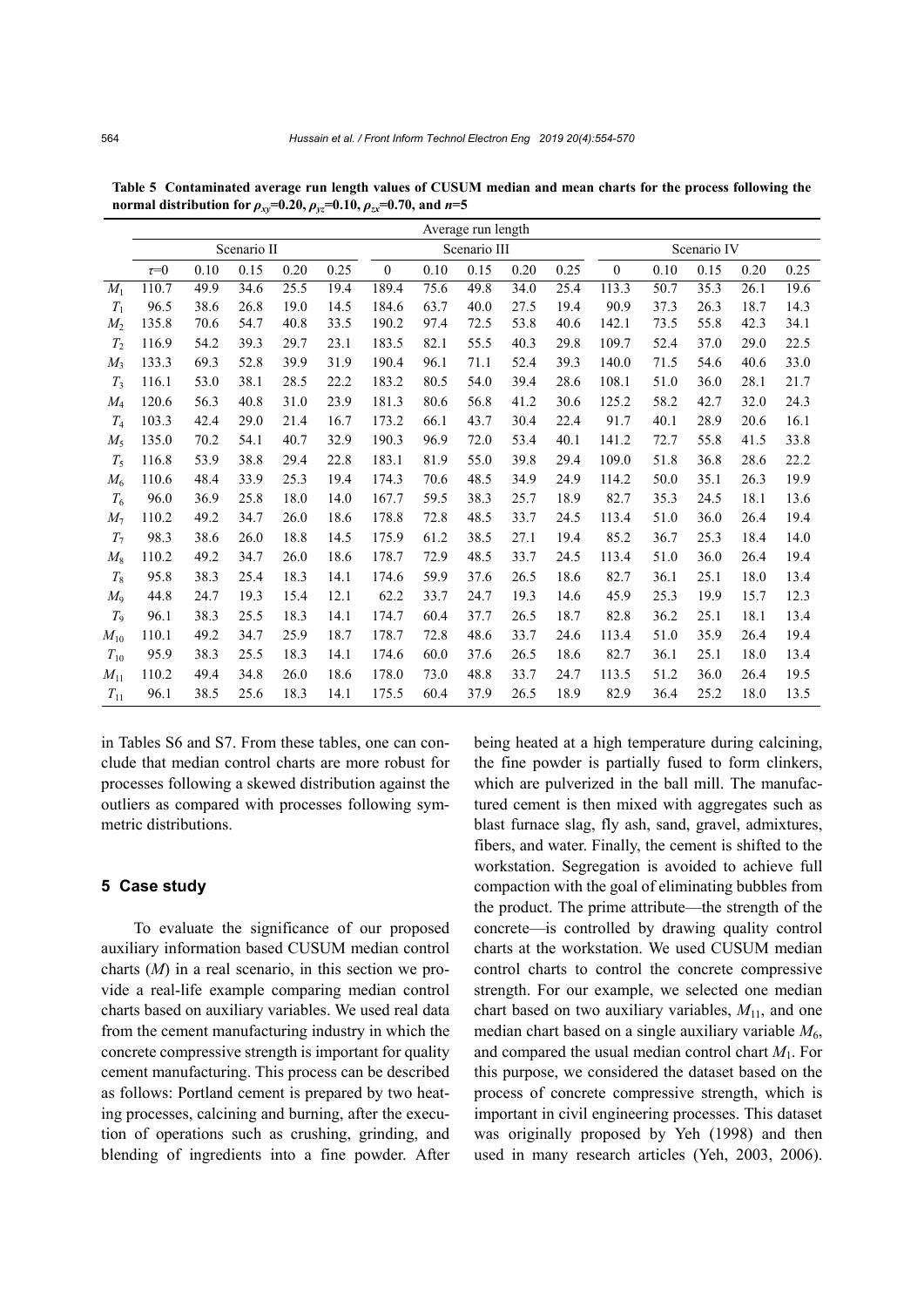|                | Contaminated average run length |      |             |      |      |                   |      |              |      |      |             |      |      |      |      |
|----------------|---------------------------------|------|-------------|------|------|-------------------|------|--------------|------|------|-------------|------|------|------|------|
|                |                                 |      | Scenario II |      |      |                   |      | Scenario III |      |      | Scenario IV |      |      |      |      |
|                | $\tau=0$                        | 0.10 | 0.15        | 0.20 | 0.25 | $\theta$          | 0.10 | 0.15         | 0.20 | 0.25 | $\theta$    | 0.10 | 0.15 | 0.20 | 0.25 |
| $M_1$          | 34.2                            | 16.4 | 12.3        | 9.5  | 7.7  | $\overline{53.5}$ | 23.2 | 16.6         | 12.0 | 9.5  | 35.2        | 16.8 | 12.7 | 9.8  | 7.8  |
| $T_1$          | 34.8                            | 16.8 | 12.5        | 9.7  | 7.9  | 33.6              | 16.5 | 12.3         | 9.6  | 7.9  | 33.6        | 16.5 | 12.3 | 9.6  | 7.9  |
| $M_2$          | 38.0                            | 21.8 | 17.3        | 13.3 | 11.4 | 52.3              | 28.2 | 21.1         | 17.0 | 13.3 | 40.0        | 22.5 | 17.8 | 13.8 | 11.6 |
| $T_2$          | 37.5                            | 21.3 | 16.8        | 12.8 | 11.0 | 36.4              | 21.0 | 16.6         | 12.7 | 10.8 | 36.4        | 21.0 | 16.6 | 12.7 | 10.8 |
| $M_3$          | 37.8                            | 21.4 | 16.8        | 13.0 | 11.2 | 52.2              | 28.1 | 20.9         | 16.4 | 13.1 | 39.9        | 22.3 | 17.5 | 13.5 | 11.2 |
| $T_3$          | 37.2                            | 20.8 | 16.5        | 12.6 | 10.7 | 36.0              | 20.8 | 16.3         | 12.4 | 10.5 | 36.0        | 20.8 | 16.3 | 12.4 | 10.5 |
| $M_4$          | 34.5                            | 17.3 | 12.9        | 9.9  | 8.0  | 51.8              | 22.4 | 16.3         | 12.6 | 10.4 | 36.5        | 18.0 | 13.3 | 10.1 | 8.3  |
| $T_{4}$        | 34.4                            | 17.8 | 12.8        | 9.7  | 7.8  | 32.5              | 18.2 | 12.3         | 9.7  | 7.8  | 32.5        | 18.2 | 12.3 | 9.7  | 7.8  |
| $M_5$          | 38.0                            | 21.6 | 17.2        | 13.3 | 11.3 | 52.3              | 28.4 | 21.2         | 16.7 | 13.3 | 40.0        | 22.3 | 17.7 | 13.8 | 11.5 |
| $T_5$          | 37.4                            | 21.5 | 16.8        | 12.8 | 10.9 | 36.3              | 21.3 | 16.5         | 12.7 | 10.8 | 36.3        | 21.3 | 16.5 | 12.7 | 10.8 |
| $M_6$          | 33.6                            | 16.3 | 12.0        | 9.4  | 7.5  | 51.2              | 22.4 | 15.7         | 12.0 | 9.2  | 35.5        | 17.2 | 12.6 | 9.7  | 7.8  |
| $T_6$          | 33.4                            | 16.6 | 12.2        | 9.4  | 7.6  | 31.2              | 16.3 | 12.0         | 9.3  | 7.5  | 31.2        | 16.3 | 12.0 | 9.3  | 7.5  |
| $M_7$          | 38.9                            | 21.2 | 16.7        | 13.4 | 10.9 | 52.6              | 27.6 | $\%1$ .      | 16.2 | 13.1 | 40.6        | 22.0 | 17.2 | 14.0 | 11.1 |
| $T_7$          | 41.3                            | 24.5 | 20.0        | 16.2 | 13.4 | 39.3              | 23.9 | 19.6         | 16.1 | 13.2 | 39.3        | 23.9 | 19.6 | 16.1 | 13.2 |
| $M_8$          | 31.5                            | 13.7 | 10.0        | 7.6  | 6.3  | 52.7              | 19.5 | 13.6         | 9.9  | 7.6  | 34.3        | 14.7 | 10.5 | 8.1  | 6.5  |
| $T_8$          | 28.0                            | 11.6 | 8.4         | 6.4  | 5.2  | 26.5              | 11.5 | 8.3          | 6.4  | 5.2  | 26.5        | 11.5 | 8.3  | 6.4  | 5.2  |
| $M_{9}$        | 31.8                            | 13.9 | 10.1        | 7.7  | 6.3  | 53.5              | 19.8 | 13.9         | 10.1 | 7.6  | 34.6        | 14.6 | 10.6 | 8.0  | 6.5  |
| T <sub>9</sub> | 28.6                            | 11.8 | 8.5         | 6.4  | 5.2  | 26.9              | 11.7 | 8.3          | 6.3  | 5.1  | 26.9        | 11.7 | 8.3  | 6.3  | 5.1  |
| $M_{10}$       | 31.5                            | 13.8 | 9.9         | 7.6  | 6.3  | 52.8              | 19.4 | 13.6         | 9.9  | 7.6  | 34.2        | 14.7 | 10.5 | 8.0  | 6.5  |
| $T_{10}$       | 28.0                            | 11.6 | 8.4         | 6.4  | 5.2  | 26.5              | 11.4 | 8.3          | 6.4  | 5.2  | 26.5        | 11.4 | 8.3  | 6.4  | 5.2  |
| $M_{11}$       | 32.2                            | 13.8 | 10.1        | 7.7  | 6.3  | 54.0              | 19.8 | 13.9         | 10.0 | 7.6  | 34.8        | 14.8 | 10.6 | 8.0  | 6.5  |
| $T_{11}$       | 29.1                            | 12.0 | 8.5         | 6.5  | 5.2  | 27.3              | 11.7 | 8.4          | 6.4  | 5.2  | 27.3        | 11.7 | 8.4  | 6.4  | 5.2  |

**Table 6 Contaminated average run length values of CUSUM median and mean charts for the process following Student's** *t* distribution for  $\rho_{xy} = 0.20$ ,  $\rho_{yz} = 0.70$ ,  $\rho_{zx} = 0.10$ , and  $n = 10$ 



**Fig. 3 Control charting structure of charts of the concrete compressive strength process**

The dataset includes 1030 samples and the concrete compressive strength (process variable) is measured by eight different factors.

This study emphasizes the application of CUSUM median control charts to concrete compressive strength in efficiently monitoring any potential change. In this example, *Y* is the concrete compressive strength (measured in MPa), *X* is the cement mixture (measured in  $\text{kg/m}^3$ ), and *Z* is the fine aggregate mixture (measured in  $\text{kg/m}^3$ ). The density plot of the study variable is shown in Fig. S1 (available in

supplementary materials). In addition, some descriptive measures of the dataset are presented in Table 8. The dataset originally contained 1030 (for the exact number of samples/subgroups, we used 1020). The initial 510 (the first half of the data) came from the in-control state with shift zero, whereas a shift  $(\tau=0.15)$  was introduced in  $\mu$ <sup>*y*</sup> for the second half of the dataset to monitor the process location parameter. We considered the trivariate dataset in the form of 102 subgroups, each of size *n*=10. The control limits for all charts were constructed for  $ARL_0=200$  based on in-control data. The values of three plotting statistics  $(M_1, M_6, \text{ and } M_{11})$  were computed and the results are displayed in the form of a control chart, Fig. 3, by plotting charting statistic values on the vertical axis and sample numbers (subgroups) on the horizontal axis. After the  $51<sup>st</sup>$  subgroup, we can observe that the  $M_{11}$ ,  $M_6$ , and  $M_1$  control charts detect 42, 38, and 36 out-of-control points, respectively. Also, the *M*11, *M*6, and *M*1 control charts detect the first out-ofcontrol signal at the  $59<sup>th</sup>$ ,  $62<sup>nd</sup>$ , and  $64<sup>th</sup>$  samples, respectively.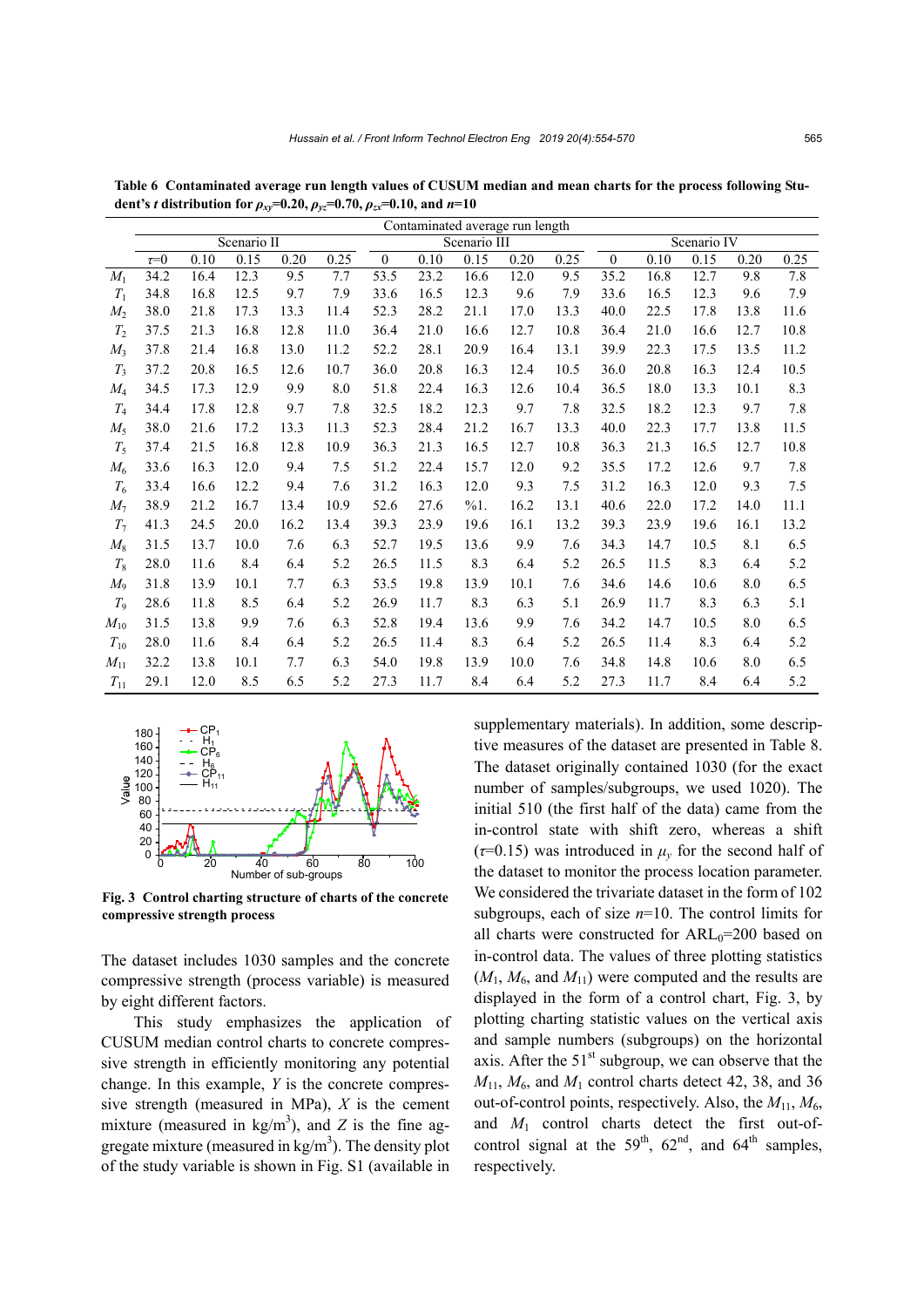|                | Contaminated average run length |      |             |      |      |          |       |              |      |      |                |      |      |      |      |
|----------------|---------------------------------|------|-------------|------|------|----------|-------|--------------|------|------|----------------|------|------|------|------|
|                |                                 |      | Scenario II |      |      |          |       | Scenario III |      |      | Scenario IV    |      |      |      |      |
|                | $\tau=0$                        | 0.10 | 0.15        | 0.20 | 0.25 | $\theta$ | 0.10  | 0.15         | 0.20 | 0.25 | $\overline{0}$ | 0.10 | 0.15 | 0.20 | 0.25 |
| $M_1$          | 152.9                           | 76.4 | 52.9        | 35.2 | 24.9 | 191.8    | 109.7 | 79.3         | 53.7 | 37.6 | 145.3          | 75.6 | 52.1 | 35.6 | 25.2 |
| $T_1$          | 127.5                           | 77.7 | 59.1        | 44.3 | 33.5 | 202.1    | 137.6 | 107.2        | 81.2 | 62.6 | 134.7          | 80.1 | 60.3 | 45.2 | 33.6 |
| $M_{2}$        | 99.6                            | 32.7 | 20.0        | 13.9 | 10.2 | 182.7    | 65.2  | 35.6         | 21.1 | 13.9 | 97.6           | 33.0 | 20.0 | 13.9 | 10.2 |
| $T_2$          | 81.0                            | 49.3 | 37.1        | 29.3 | 21.6 | 213.1    | 133.3 | 99.3         | 75.3 | 53.8 | 76.8           | 47.4 | 36.0 | 28.4 | 21.9 |
| $M_3$          | 101.8                           | 33.3 | 20.3        | 14.1 | 10.3 | 182.2    | 66.8  | 36.7         | 21.5 | 14.1 | 99.5           | 33.6 | 20.5 | 14.1 | 10.4 |
| $T_3$          | 82.8                            | 50.4 | 37.7        | 29.7 | 21.8 | 212.9    | 133.9 | 100.7        | 76.2 | 54.4 | 79.0           | 48.1 | 36.7 | 29.1 | 21.7 |
| $M_{4}$        | 142.5                           | 71.2 | 48.7        | 33.2 | 23.0 | 184.8    | 107.0 | 75.3         | 50.0 | 34.8 | 136.6          | 70.4 | 48.4 | 33.3 | 23.3 |
| $T_{4}$        | 128.1                           | 77.4 | 58.7        | 45.3 | 32.6 | 211.5    | 138.1 | 108.3        | 82.5 | 63.8 | 136.2          | 79.9 | 60.6 | 45.6 | 32.3 |
| $M_5$          | 99.7                            | 32.7 | 20.0        | 13.9 | 10.2 | 182.7    | 65.2  | 35.6         | 21.2 | 13.9 | 97.7           | 33.0 | 20.1 | 13.9 | 10.2 |
| $T_5$          | 81.2                            | 49.5 | 37.1        | 29.4 | 21.6 | 213.8    | 133.6 | 99.3         | 75.7 | 53.8 | 77.1           | 47.5 | 36.0 | 28.6 | 21.8 |
| $M_6$          | 144.4                           | 73.5 | 50.2        | 35.0 | 24.4 | 185.1    | 108.1 | 78.0         | 51.9 | 36.2 | 138.2          | 72.5 | 50.2 | 35.0 | 24.4 |
| $T_6$          | 129.7                           | 78.3 | 59.4        | 46.1 | 33.0 | 210.8    | 137.6 | 108.5        | 82.6 | 64.0 | 137.0          | 80.7 | 61.5 | 46.0 | 32.6 |
| $M_7$          | 116.2                           | 39.9 | 24.1        | 15.9 | 11.4 | 191.3    | 76.1  | 44.2         | 25.3 | 16.3 | 111.8          | 39.6 | 24.3 | 16.0 | 11.4 |
| $T_7$          | 93.9                            | 54.9 | 39.6        | 30.4 | 22.7 | 193.4    | 121.3 | 92.6         | 71.3 | 50.9 | 101.7          | 56.0 | 39.8 | 29.8 | 22.1 |
| $M_8$          | 115.8                           | 39.3 | 23.9        | 15.8 | 11.4 | 190.5    | 75.9  | 44.0         | 25.1 | 16.4 | 110.8          | 39.4 | 24.2 | 15.9 | 11.3 |
| $T_8$          | 92.9                            | 54.4 | 39.3        | 30.3 | 22.6 | 192.0    | 120.1 | 91.9         | 71.0 | 51.0 | 100.6          | 55.5 | 39.5 | 29.3 | 22.1 |
| $M_9$          | 118.8                           | 41.9 | 25.4        | 16.4 | 11.8 | 191.5    | 79.5  | 46.8         | 26.9 | 17.0 | 113.8          | 41.9 | 25.3 | 16.5 | 11.8 |
| T <sub>9</sub> | 92.2                            | 53.9 | 39.2        | 30.1 | 22.4 | 192.9    | 120.4 | 91.5         | 71.3 | 51.2 | 99.6           | 54.7 | 39.2 | 28.9 | 22.2 |
| $M_{10}$       | 115.7                           | 39.1 | 23.9        | 15.7 | 11.4 | 190.6    | 75.6  | 43.8         | 25.0 | 16.3 | 110.6          | 39.3 | 24.1 | 15.8 | 11.3 |
| $T_{10}$       | 92.9                            | 54.4 | 39.4        | 30.4 | 22.6 | 192.3    | 120.6 | 91.8         | 71.2 | 50.9 | 100.9          | 55.5 | 39.7 | 29.3 | 22.1 |
| $M_{11}$       | 119.0                           | 41.9 | 25.5        | 16.4 | 11.8 | 191.5    | 79.7  | 46.9         | 27.0 | 17.1 | 113.9          | 42.0 | 25.4 | 16.6 | 11.8 |
| $T_{11}$       | 92.1                            | 53.7 | 39.1        | 30.0 | 22.4 | 192.6    | 120.0 | 91.5         | 71.2 | 51.1 | 99.4           | 54.3 | 39.0 | 29.0 | 22.0 |

**Table 7 Contaminated average run length values of CUSUM median and mean charts for the process following the log-normal distribution for**  $\rho_{xy} = 0.75$ **,**  $\rho_{yz} = 0.10$ **,**  $\rho_{zx} = 0.10$ **, and**  $n=5$ 

**Table 8 Descriptive measures for concrete compressive strength** 

| Statistic       | Value       | Percentile                 | Value     |
|-----------------|-------------|----------------------------|-----------|
| Mean            | 35.817961   | 100.0%                     | 82.60000  |
|                 |             | (maximum)                  |           |
| Std dev         | 16.705742   | 99.5%                      | 79.38450  |
| Std err mean    | 0.5205317   | 97.5%                      | 73.05975  |
| Upper $95%$     | 36.839386   | $90.0\%$                   | 58.98000  |
| mean            |             |                            |           |
| Lower $95%$     | 34.796.536  | $75.0\%$ ( $O_3$ )         | 46.207.50 |
| mean            |             |                            |           |
| N               | 1030        | $50.0\%$ (median)          | 34.44500  |
| Variance        | 279.08181   | $25.0\%$ (O <sub>1</sub> ) | 23.69750  |
| <b>Skewness</b> | 0.4169773   | $10.0\%$                   | 14.200.00 |
| Kurtosis        | $-0.313725$ | 2.5%                       | 8.52875   |
| Mode            | 33.4        | 0.5%                       | 4.84085   |
| Range           | 80.27       | $0\%$ (minimum)            | 2.33000   |

These results show that while monitoring the performance of concrete compressive strength using CUSUM median control charts, if we consider the cement mixture and fine aggregate mixture as auxiliary variables, the ability of the process to detect unnatural variations is better than that of the process of monitoring concrete compressive strength using a CUSUM median control chart that considers only the cement mixture as an auxiliary variable. From this case study, we can conclude that if we use more auxiliary variables in the monitoring of concrete compressive strength using CUSUM median control charts, the process will detect unnatural variations as early as possible and we can improve the compressive strength of concrete by identifying these unnatural variations in the process, which resembles the results in Section 4. The concrete compressive strength depends on two factors, composition of the concrete and its mixture lifetime.

If in composition we assume that all raw materials are similar and fine, then unnatural variations can be classifiers; for example, the manufactured cement is mixed with aggregates afterward, such as blast furnace slag, fly ash, sand, gravel, admixtures, fibers, and water. Variations in the heating temperature of the blast furnace, the quality of fly ash or gravel, the quantity of items used in the mixture, etc.,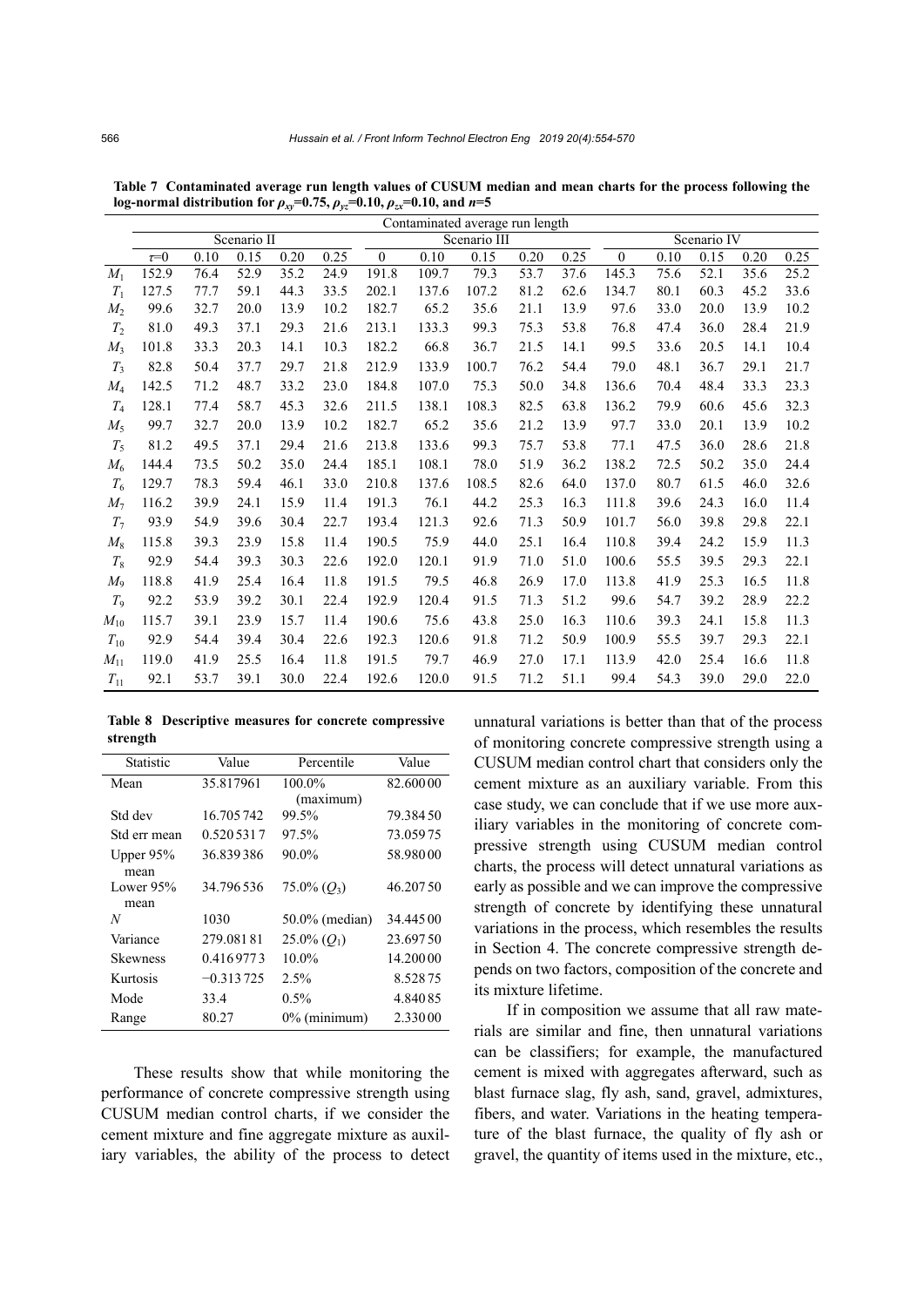can have unnatural variations, and the compressive strength of the concrete can be improved by detecting these unnatural variations as early as possible. Therefore, the different variables of interest in manufacturing processes can be monitored efficiently using the proposed charting techniques in this study.

## **6 Conclusions and recommendations**

Variation is an essential part of any ongoing process and it needs our attention to improve the quality of the process. Control charts help classify these variations as natural and unnatural. Mean charts are commonly used for location monitoring, but the presence of outliers harms their performance. The median serves as a better alternative when processes face sudden outliers. Moreover, information about auxiliary variables helps enhance the precision of the estimators and hence the charting structure. In this paper, we proposed median-based CUSUM control charts to monitor the location parameter. With the help of one and two auxiliary variables, we designed mean- and median-based CUSUM control charts for the processes, following symmetric and nonsymmetric distributions, and compared their performances in contaminated and uncontaminated process environments. We performed detailed run length analysis using different performance measures: ARL, EQL, RARL, and PCI. Our evaluation shows that, in the uncontaminated environment, mean control charts are superior to median control charts for symmetric distributions. For skewed distributions, the detection ability of the proposed median charts is more promising. In contaminated environments, the proposed median charts have outstanding performance compared to the classical mean control charts for all normal and non-normal processes. The resistance ability of the proposed median charts is higher than that of the traditional mean control charts in the presence of outliers. Within median charts, we established the overall dominance of control charting structures based on two auxiliary variables. The resistance of median control charts for the non-normal processes is higher than that for the processes following symmetric distributions.

A case study from the cement manufacturing industry is also provided in support of our study proposals and indicates that the proposed CUSUM control charts using auxiliary information based median estimators are very efficient in detecting shifts in process parameters. The scope of this study can be further widened to other types of control charts, such as multivariate EWMA and CUSUM control charts, mixed EWMA-CUSUM control charts, and runs rules-based median auxiliary charts to increase the performance of these charting structures.

## **Acknowledgements**

The author Muhammad RIAZ is indebted to King Fahd University of Petroleum and Minerals (KFUPM), Dhahran, Saudi Arabia, for providing excellent research facilities.

### **References**

- Abbas N, Riaz M, Does RJMM, 2014. An EWMA-type control chart for monitoring the process mean using auxiliary information. *Commun Stat Theory Methods*, 43(16):3485- 3498. https://doi.org/10.1080/03610926.2012.700368
- Abbasi SA, Riaz M, 2013. On enhanced control charting for process monitoring. *Int J Phys Sci*, 8(17):759-775. https://doi.org/10.5897/IJPS12.252
- Abujiya MR, Lee MH, Riaz M, 2015a. Increasing the sensitivity of cumulative sum charts for location. *Qual Reliab Eng Int*, 31(6):1035-1051. https://doi.org/10.1002/qre.1661
- Abujiya MR, Riaz M, Lee MH, 2015b. Enhanced cumulative sum charts for monitoring process dispersion. *PLOS ONE*, 10(4):e0124520.

https://doi.org/10.1371/journal.pone.0124520

- Adebola FB, Adegoke NA, Sanusi RA, 2015. A class of regression estimator with cum-dual ratio estimator as intercept. *Int J Prob Stat*, 4(2):42-50. https://doi.org/10.5923/j.ijps.20150402.02
- Ahmad S, Lin ZY, Abbasi SA, et al., 2013. On efficient monitoring of process dispersion using interquartile range. *Open J Appl Sci*, 2(4B):39-43. https://doi.org/10.4236/ojapps.2012.24B010
- Ahmad S, Riaz M, Abbasi SA, et al., 2014a. On efficient median control charting. *J Chin Inst Eng*, 37(3):358-375. https://doi.org/10.1080/02533839.2013.781794
- Ahmad S, Riaz M, Abbasi SA, et al., 2014b. On median control charting under double sampling scheme. *Eur J Ind Eng*, 8(4):478-512.

https://doi.org/10.1504/EJIE.2014.064755

- Brook D, Evans DA, 1972. An approach to probability distribution of CUSUM run length. *Biometrika*, 59(3):539-549. https://doi.org/10.1093/biomet/59.3.539
- Castagliola P, 2001. An EWMA control chart for monitoring the process sample median. *Int J Reliab Qual Saf Eng*, 8(2):123-135.

https://doi.org/10.1142/S0218539301000414

Castagliola P, Maravelakis PE, Figueiredo FO, 2015. The EWMA median chart with estimated parameters. *IIE Trans*, 48(1):66-74.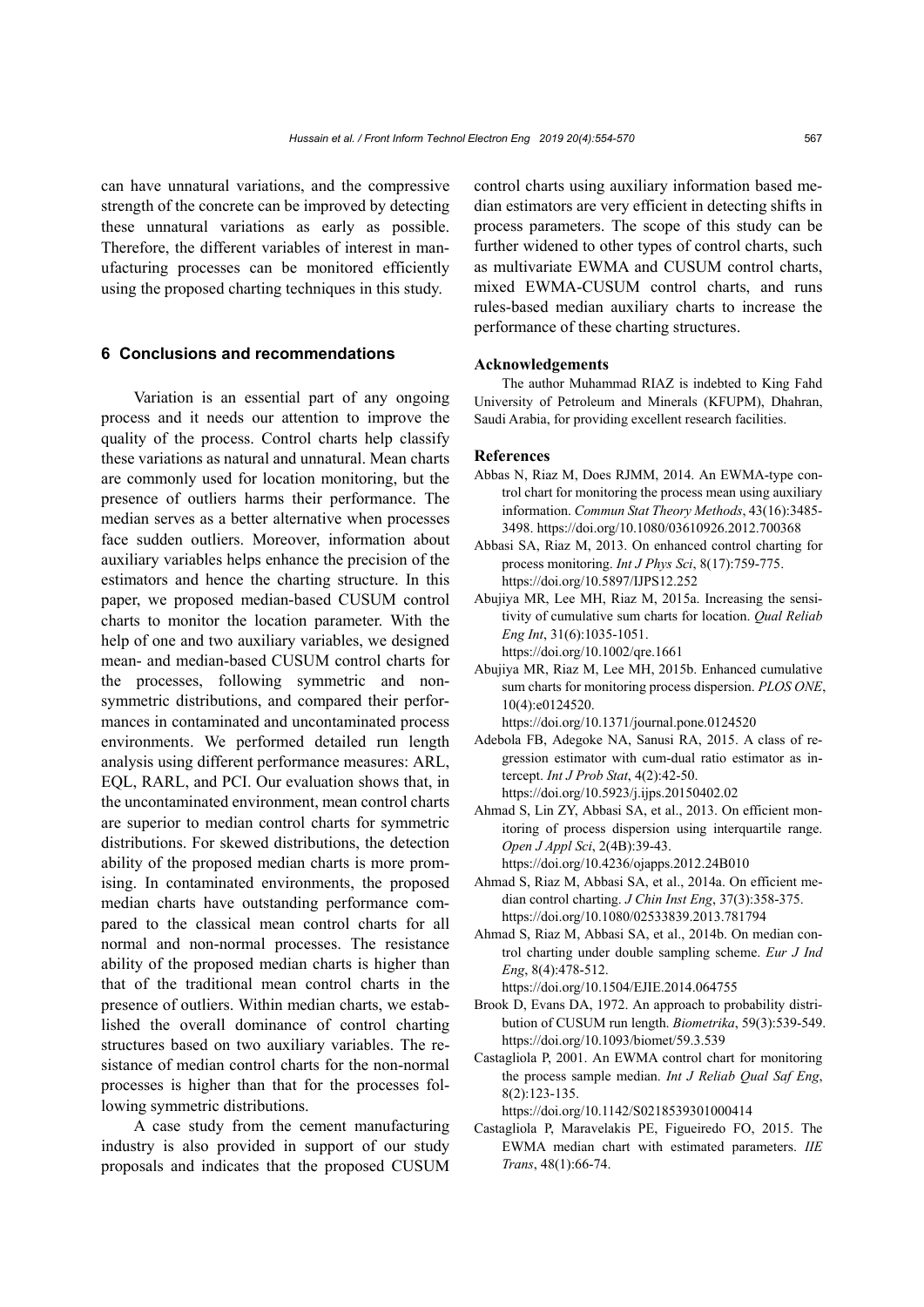https://doi.org/10.1080/0740817X.2015.1056861

Chen YK, Chiou KC, 2008. An evaluation of median Rankit control charts. IEEE Int Conf on Systems, Man and Cybernetics, p.3601-3605.

https://doi.org/10.1109/ICSMC.2008.4811857

- Gupta S, Shabbir J, 2007. On the use of transformed auxiliary variables in estimating population mean by using two auxiliary variables. *J Stat Plan Infer*, 137(5):1606-1611. https://doi.org/10.1016/j.jspi.2006.09.008
- Haridy AMA, Elshabrawy AZ, 1996. The economic design of cumulative sum charts used to maintain current control of non-normal process means. *Comput Ind Eng*, 31(3-4): 783-790. https://doi.org/10.1016/s0360-8352(96)00242-2
- Hawkins DM, 1981. A CUSUM for a scale parameter. *J Qual Technol*, 13(4):228-231.

https://doi.org/10.1080/00224065.1981.11978762

- Hawkins DM, 1993. Regression adjustment for variables in multivariate quality control. *J Qual Technol*, 25(3):170- 182. https://doi.org/10.1080/00224065.1993.11979451
- Hawkins DM, Olwell DH, 2012. Cumulative Sum Charts and Charting for Quality Improvement. Springer Science & Business Media, Jensen.
- Hawkins DM, Wu QF, 2014. The CUSUM and the EWMA head-to-head. *Qual Eng*, 26(2):215-222. https://doi.org/10.1080/08982112.2013.817014
- Huang WP, Shu LJ, Woodall WH, et al., 2016. CUSUM procedures with probability control limits for monitoring processes with variable sample sizes. *IIE Trans*, 48(8): 759-771.

https://doi.org/10.1080/0740817X.2016.1146422

Kadilar C, Cingi H, 2003. Ratio estimators in stratified random sampling. *Biometr J*, 45(2):218-225. https://doi.org/10.1002/bimj.200390007

- Kadilar C, Cingi H, 2005a. A new estimator using two auxiliary variables. *Appl Math Comput*, 162(2):901-908. https://doi.org/10.1016/j.amc.2003.12.130
- Kadilar C, Cingi H, 2005b. A new ratio estimator in stratified random sampling. *Commun Stat Theory Methods*, 34(3): 597-602. https://doi.org/10.1081/STA-200052156
- Kanji GK, Arif OH, 2000. Median Rankit control chart by the quantile approach. *J Appl Stat*, 27(6):757-770. https://doi.org/10.1080/02664760050081933
- Kanji GK, Arif OH, 2001. Median Rankit control chart for Weibull distribution. *Total Qual Manag*, 12(5):629-642. https://doi.org/10.1080/09544120120060114
- Khoo MBC, 2005. A control chart based on sample median for the detection of a permanent shift in the process mean. *Qual Eng*, 17(2):243-257.

https://doi.org/10.1081/QEN-200057329

Mehmood R, Riaz M, Does RJMM, 2013. Control charts for location based on different sampling schemes. *J Appl Stat*, 40(3):483-494.

https://doi.org/10.1080/02664763.2012.740624

- Montgomery DC, 2007. Introduction to Statistical Quality Control ( $6<sup>th</sup>$  Ed.). John Wiley & Sons, Hoboken, NJ.
- Mukherjee A, Graham MA, Chakraborti S, 2013. Distribution-

free exceedance CUSUM control charts for location. *Commun Stat Simul Comput*, 42(5):1153-1187. https://doi.org/10.1080/03610918.2012.661638

- Mundform DJ, Schaffer J, Kim MJ, et al., 2011. Number of replications required in Monte Carlo simulation studies: a synthesis of four studies. *J Mod Appl Stat Methods*, 10(1), Article 4.
- Nazir HZ, Riaz M, Does RJ, et al., 2013. Robust CUSUM control charting. *Qual Eng*, 25(3):211-224.
- Nazir HZ, Riaz M, Does RJ, 2015. Robust CUSUM control charting for process dispersion. *Qual Reliab Eng Int*, 31(3):369-379.

https://doi.org/10.22237/jmasm/1304222580

- Oakland JS, 2007. Statistical Process Control ( $6<sup>th</sup>$  Ed.). Routledge, London.
- Ou YJ, Wen D, Wu Z, et al., 2012a. A comparison study on effectiveness and robustness of control charts for monitoring process mean and variance. *Qual Reliab Eng Int*, 28(1):3-17. https://doi.org/10.1002/qre.1208
- Ou YJ, Wu Z, Tsung F, 2012b. A comparison study of effectiveness and robustness of control charts for monitoring process mean. *Int J Prod Econ*, 135(1):479-490. https://doi.org/10.1016/j.ijpe.2011.08.026
- Page ES, 1954. Continuous inspection schemes. *Biometrika*, 41(1-2):100-115.
- Qiu PH, Hawkins D, 2011. A rank-based multivariate CUSUM procedure. *Technometrics*, 43(2):120-132. https://doi.org/10.1198/004017001750386242
- Rakitzis AC, Castagliola P, Maravelakis PE, 2018. Cumulative sum control charts for monitoring geometrically inflated Poisson processes: an application to infectious disease counts data. *Stat Methods Med Res*, 27(2):622-641. https://doi.org/10.1177/0962280216641985
- Rao GS, 2013. One-sided cumulative sum (CUSUM) control charts for the Erlang-truncated exponential distribution. *Comput Methods Sci Technol*, 19(4):229-234.
- Riaz M, 2008a. Monitoring process mean level using auxiliary information. *Stat Neerl*, 62(4):458-481. https://doi.org/10.1111/j.1467-9574.2008.00390.x
- Riaz M, 2008b. Monitoring process variability using auxiliary information. *Comput Stat*, 23(2):253-276. https://doi.org/10.1007/s00180-007-0084-6
- Riaz M, 2015. Control charting and survey sampling techniques in process monitoring. *J Chin Inst Eng*, 38(3):342- 354. https://doi.org/10.1080/02533839.2014.970355

Riaz M, Does RJMM, 2009. A process variability control chart. *Comput Stat*, 24(2):345-368. https://doi.org/10.1007/s00180-008-0122-z

- Riaz M, Abbas N, Does RJMM, 2011. Improving the performance of CUSUM charts. *Qual Reliab Eng Int*, 27(4): 415-424. https://doi.org/10.1002/qre.1124
- Riaz M, Mehmood R, Ahmad S, et al., 2013. On the performance of auxiliary-based control charting under normality and nonnormality with estimation effects. *Qual Reliab Eng Int*, 29(8):1165-1179. https://doi.org/10.1002/qre.1467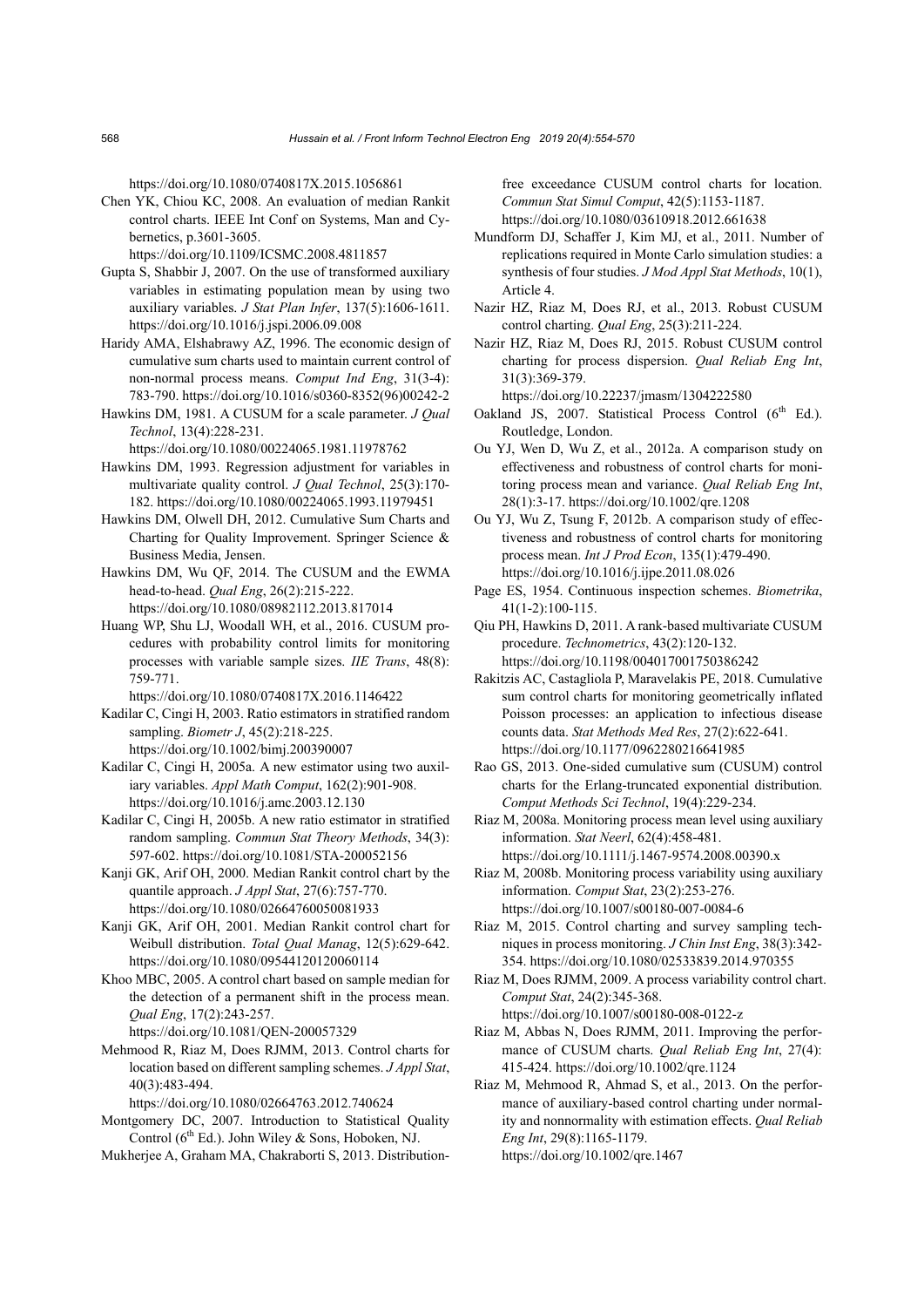- Roberts SW, 1959. Control chart tests based on geometric moving averages. *Technometrics*, 1(3):239-250. https://doi.org/10.1080/00401706.1959.10489860
- Ryu JH, Wan HG, Kim S, 2010. Optimal design of a CUSUM chart for a mean shift of unknown size. *J Qual Technol*, 42(3):311-326.

https://doi.org/10.1080/00224065.2010.11917826

- Sanusi RA, Abujiya MR, Riaz M, 2017. Combined Shewhart CUSUM charts using auxiliary variable. *Comput Ind Eng*, 105:329-337. https://doi.org/10.1016/j.cie.2017.01.018
- Sanusi RA, Abbas N, Riaz M, 2018. On efficient CUSUMtype location control charts using auxiliary information. *Qual Technol Quant Manag*, 15(1):87-105. https://doi.org/10.1080/16843703.2017.1304039
- Schaffer JR, Kim MJ, 2007. Number of replications required in control chart Monte Carlo simulation studies. *Commun Stat Simul Comput*, 36(5):1075-1087. https://doi.org/10.1080/03610910701539963
- Sepúlveda A, Nachlas JA, 1997. A simulation approach to multivariate quality control. *Comput Ind Eng*, 33(1-2): 113-116. https://doi.org/10.1016/s0360-8352(97)00053-3
- Shafae MS, Dickinson RM, Woodall WH, et al., 2015. Cumulative sum control charts for monitoring Weibulldistributed time between events. *Qual Reliab Eng Int*, 31(5):839-849. https://doi.org/10.1002/qre.1643
- Sheu SH, Yang L, 2006a. The generally weighted moving average control chart for monitoring the process median. *Qual Eng*, 18(3):333-344.

https://doi.org/10.1080/08982110600719431

Sheu SH, Yang L, 2006b. The generally weighted moving average median control chart. *Qual Technol Quant Manag*, 3(4):455-471.

https://doi.org/10.1080/16843703.2006.11673126

- Sheu SH, Tai SH, Hsieh YT, et al., 2009. Monitoring process mean and variability with generally weighted moving average control charts. *Comput Ind Eng*, 57(1):401-407. https://doi.org/10.1016/j.cie.2008.12.010
- Shewhart WA, 1924. Some applications of statistical methods to the analysis of physical and engineering data. *Bell Syst Techn J*, 3(1):43-87.

https://doi.org/10.1002/j.1538-7305.1924.tb01347.x

Shu LJ, Tsung F, Tsui KL, 2005. Effects of estimation errors on cause-selecting charts. *IIE Trans*, 37(6):559-567. https://doi.org/10.1080/07408170590929027

- Singh HP, Solanki RS, 2012. An efficient class of estimators for the population mean using auxiliary information in systematic sampling. *J Stat Theory Pract*, 6(2):274-285. https://doi.org/10.1080/15598608.2012.673881
- Singh HP, Upadhyaya LN, Chandra P, 2004. A general family of estimators for estimating population mean using two auxiliary variables in two-phase sampling. *Stat Trans*, 6(7):1055-1077.
- Singh HP, Tailor R, Singh S, et al., 2008. A modified estimator of population mean using power transformation. *Stat Pap*, 49(1):37-58.

https://doi.org/10.1007/s00362-006-0371-2

Singh R, Kumar M, 2011. A note on transformations on auxiliary variable in survey sampling. *Model Assisted Stat Appl*, 6(1):17-19.

https://doi.org/10.3233/MAS-2011-0154

- Singh R, Chauhan P, Sawan N, et al., 2007. Auxiliary information and a priori values in construction of improved estimators. https://arxiv.org/abs/0712.0096
- Singh R, Chauhan P, Sawan N, et al., 2009. Ratio estimators in simple random sampling using information on auxiliary attribute. https://arxiv.org/abs/0907.4182
- Solanki RS, Singh HP, Rathour A, 2012. An alternative estimator for estimating the finite population mean using auxiliary information in sample surveys. *ISRN Prob Stat*, 2012:65682.

https://doi.org/10.5402/2012/657682

- Tailor R, Sharma B, 2009. A modified ratio-cum-product estimator of finite population mean using known coefficient of variation and coefficient of kurtosis. *Stat Trans*, 10(1):15-24.
- Tailor R, Chouhan S, Tailor R, et al., 2012. A ratio-cumproduct estimator of population mean in stratified random sampling using two auxiliary variables. *Statistica*, 72(3): 287-297.
- Team RC, 2015. R: a Language and Environment for Statistical Computing. R Foundation for Statistical Computing, Vienna, Austria.
- Umble EJ, 2001. Cumulative sum charts and charting for quality improvement. *Technometrics*, 43(1):107. https://doi.org/10.1198/tech.2001.s561
- Woodall WH, Montgomery DC, 1999. Research issues and ideas in statistical process control. *J Qual Technol*, 31(4): 376-386.

https://doi.org/10.1080/00224065.1999.11979944

- Wu Z, Jiao J, Yang M, et al., 2009. An enhanced adaptive CUSUM control chart. *IIE Trans*, 141(7):642-653. https://doi.org/10.1080/07408170802712582
- Yang L, Pai S, Wang YR, 2010. A novel CUSUM median control chart. Proc Int Multiconf of Engineers and Computer Scientists, p.1707-1710.
- Yeh IC, 1998. Modeling of strength of high-performance concrete using artificial neural networks. *Cem Concr Res*, 28(12):1797-1808.

https://doi.org/10.1016/S0008-8846(98)00165-3

- Yeh IC, 2003. Prediction of strength of fly ash and slag concrete by the use of artificial neural networks. *J Chin Inst Civil Hydraul Eng*, 15(4):659-663.
- Yeh IC, 2006. Analysis of strength of concrete using design of experiments and neural networks. *J Mater Civ Eng*, 18(4): 597-604.

https://doi.org/10.1061/(ASCE)0899-1561(2006)18:4(597)

Zhang S, Wu Z, 2006. Monitoring the process mean and variance using a weighted loss function CUSUM scheme with variable sampling intervals. *IIE Trans*, 38(4):377- 387.

http://doi.org/10.1080/07408170500232578